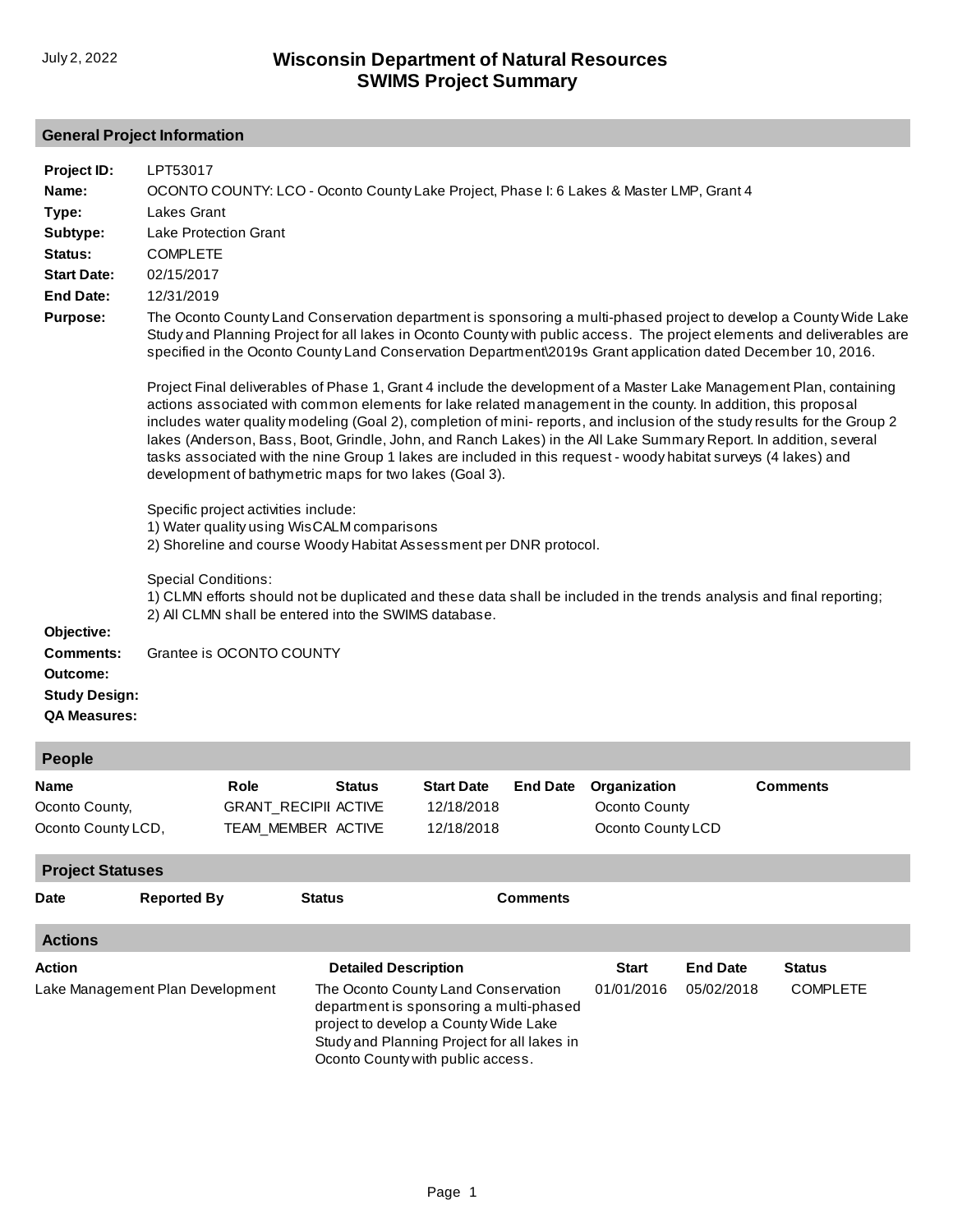| Action               | <b>Detailed Description</b>                                                                                                                                                                                                                                                                                                                                                                                                                                                                                                                                                                                                                                                                                                                                                                                                                                                                                 | <b>Start</b> | <b>End Date</b> | <b>Status</b>   |
|----------------------|-------------------------------------------------------------------------------------------------------------------------------------------------------------------------------------------------------------------------------------------------------------------------------------------------------------------------------------------------------------------------------------------------------------------------------------------------------------------------------------------------------------------------------------------------------------------------------------------------------------------------------------------------------------------------------------------------------------------------------------------------------------------------------------------------------------------------------------------------------------------------------------------------------------|--------------|-----------------|-----------------|
| <b>Grant Awarded</b> | The Oconto County Land Conservation<br>department is sponsoring a multi-phased<br>project to develop a County Wide Lake<br>Study and Planning Project for all lakes in<br>Oconto County with public access. ct Final<br>deliverables of Phase 1, Grant 4 include<br>the development of a Master Lake<br>Management Plan, containing actions<br>associated with common elements for<br>lake related management in the county. In<br>addition, this proposal includes water<br>quality modeling (Goal 2), completion of<br>mini-reports, and inclusion of the study<br>results for the Group 2 lakes (Anderson,<br>Bass, Boot, Grindle, John, and Ranch<br>Lakes) in the All Lake Summary Report. In<br>addition, several tasks associated with the<br>nine Group 1 lakes are included in this<br>request - woody habitat surveys (4 lakes)<br>and development of bathymetric maps for<br>two lakes (Goal 3). | 02/15/2017   | 12/31/2019      | <b>COMPLETE</b> |
|                      | Specific project activities include:<br>1) Water quality using WisCALM<br>comparisons<br>2) Shoreline and course Woody Habitat<br>Assessment per DNR protocol.                                                                                                                                                                                                                                                                                                                                                                                                                                                                                                                                                                                                                                                                                                                                              |              |                 |                 |

### **Monitoring Stations**

| <b>Station ID</b>       | <b>Name</b> |                            | <b>Comments</b>            |  |  |  |  |
|-------------------------|-------------|----------------------------|----------------------------|--|--|--|--|
| <b>Assessment Units</b> |             |                            |                            |  |  |  |  |
| <b>WBIC</b>             | Segment     | <b>Local Name</b>          | <b>Official Name</b>       |  |  |  |  |
| 70                      | 2           | Green Bay (GI Shoreline)   | Green Bay                  |  |  |  |  |
| 240500                  |             | <b>Warington Lake</b>      | <b>Warington Lake</b>      |  |  |  |  |
| 411000                  |             | <b>Wilson Creek</b>        | <b>Haller Creek</b>        |  |  |  |  |
| 411400                  |             | North Branch Suamico River | North Branch Suamico River |  |  |  |  |
| 411800                  |             | Little Suamico River       | Little Suamico River       |  |  |  |  |
| 411900                  |             | <b>Unnamed Stream</b>      | Unnamed                    |  |  |  |  |
| 412000                  |             | Unnamed                    | Unnamed                    |  |  |  |  |
| 412000                  | 2           | Unnamed                    | Unnamed                    |  |  |  |  |
| 412100                  |             | <b>Unnamed Stream</b>      | Unnamed                    |  |  |  |  |
| 412200                  |             | <b>Unnamed Stream</b>      | Unnamed                    |  |  |  |  |
| 412300                  |             | <b>Tibbett Creek</b>       | <b>Tibbet Creek</b>        |  |  |  |  |
| 412300                  | 2           | <b>Tibbett Creek</b>       | <b>Tibbet Creek</b>        |  |  |  |  |
| 412300                  | 3           | <b>Tibbet Creek</b>        | <b>Tibbet Creek</b>        |  |  |  |  |
| 412600                  |             | Kirchner Creek             | Kirchner Creek             |  |  |  |  |
| 412800                  |             | <b>Turtle Creek</b>        | Unnamed                    |  |  |  |  |
| 412900                  |             | Pensaukee River            | Pensaukee River            |  |  |  |  |
| 413000                  |             | Local Water                | Unnamed                    |  |  |  |  |
| 413100                  |             | Local Water                | Unnamed                    |  |  |  |  |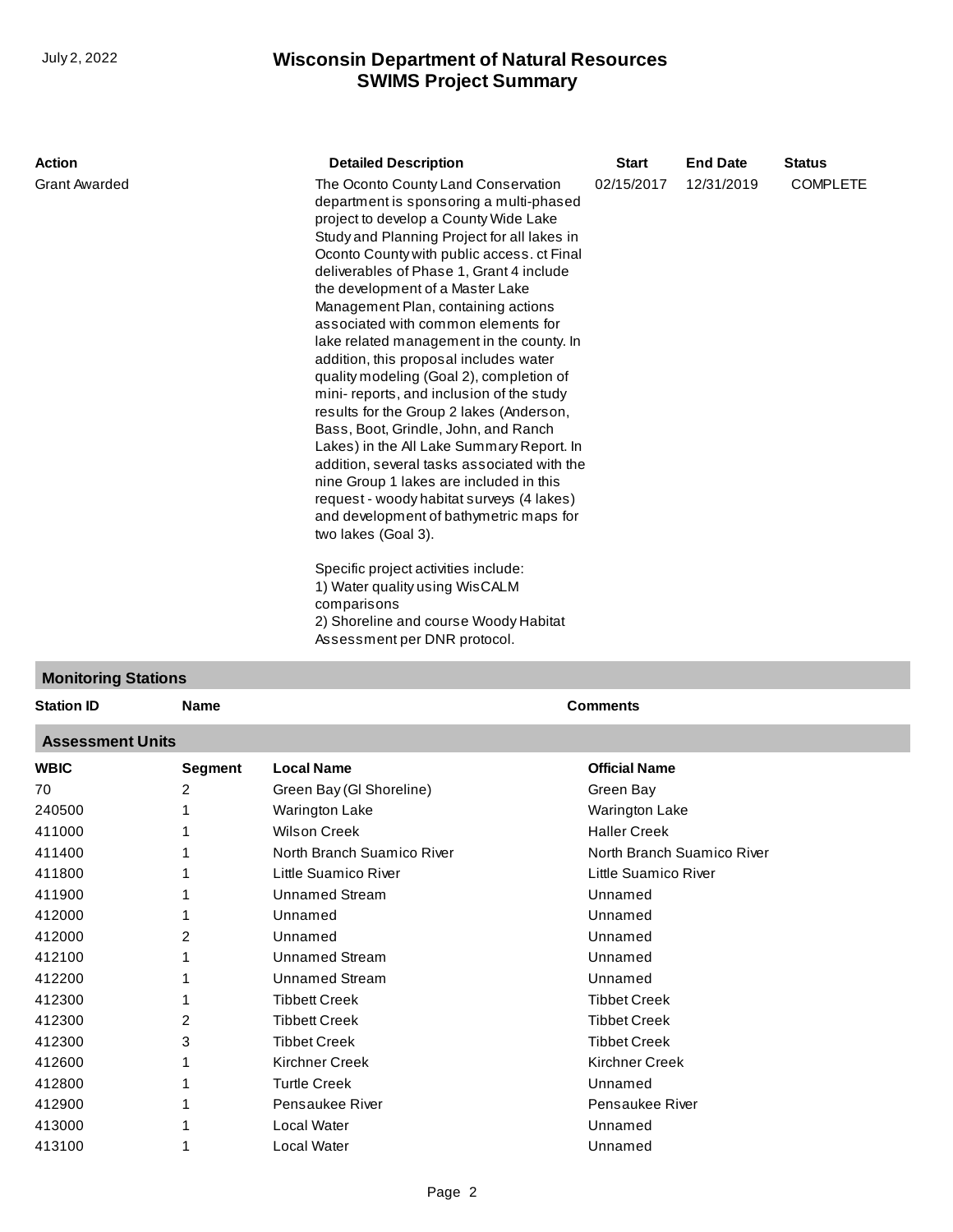| WBIC   | Segment | <b>Local Name</b>            | <b>Official Name</b>         |
|--------|---------|------------------------------|------------------------------|
| 413200 | 1       | <b>Brookside Creek</b>       | <b>Brookside Creek</b>       |
| 413400 | 1       | <b>Local Water</b>           | Unnamed                      |
| 413500 | 1       | <b>Spring Creek</b>          | <b>Spring Creek</b>          |
| 413700 | 1       | Un Lake                      | Unnamed                      |
| 413800 | 1       | Local Water                  | Unnamed                      |
| 413900 | 1       | <b>Local Water</b>           | Unnamed                      |
| 414000 | 1       | North Branch Pensaukee River | North Branch Pensaukee River |
| 414200 | 1       | Un Lake                      | Unnamed                      |
| 414300 | 1       | <b>Local Water</b>           | Unnamed                      |
| 414600 | 1       | Delzer Lake                  | Delzer Lake                  |
| 415500 | 1       | <b>Local Water</b>           | Unnamed                      |
| 415600 | 1       | Local Water                  | Unnamed                      |
| 417100 | 1       | <b>Unnamed Stream</b>        | Unnamed                      |
| 417200 | 1       | <b>Local Water</b>           | Unnamed                      |
| 417400 | 1       | Archibald Lake               | Archibald Lake               |
| 417500 | 1       | <b>Balcom Lake</b>           | <b>Balcom Lake</b>           |
| 417600 | 1       | <b>Barnes Lake</b>           | <b>Barnes Lake</b>           |
| 417700 | 1       | <b>Bass Lake</b>             | <b>Bass Lake</b>             |
| 417900 | 1       | <b>Bass Lake</b>             | <b>Bass Lake</b>             |
| 418000 | 1       | <b>Bear Paw Lake</b>         | Bear Paw Lake                |
| 418100 | 1       | Beaver Lake                  | <b>Beaver Lake</b>           |
| 418200 | 1       | <b>Benz Lake</b>             | Benz Lake                    |
| 418300 | 1       | <b>Berry Lake</b>            | <b>Berry Lake</b>            |
| 418500 | 1       | <b>Binder Lake</b>           | <b>Binder Lake</b>           |
| 418600 | 1       | <b>Birch Lake</b>            | <b>Birch Lake</b>            |
| 418700 | 1       | Boot Lake                    | <b>Boot Lake</b>             |
| 418800 | 1       | <b>Buck Lake</b>             | <b>Buck Lake</b>             |
| 418900 | 1       | <b>Bullfrog Lake</b>         | <b>Bullfrog Lake</b>         |
| 419000 | 1       | <b>Bullhead Lake</b>         | <b>Bullhead Lake</b>         |
| 419100 | 1       | Camp Four Lake               | Camp Four Lake               |
| 419200 | 1       | Cave Lake                    | Cave Lake                    |
| 419300 | 1       | Chicken Crop Lake            | Chicken Crop Lake            |
| 419400 | 1       | Chicken Foot Lake            | Chicken Foot Lake            |
| 419500 |         | Company Lake                 | Company Lake                 |
| 419600 |         | Crab Lake                    | Crab Lake                    |
| 420000 | 1       | Dollar Lake                  | Dollar Lake                  |
| 420100 | 1       | Dombrowski Lake              | Dombroski Lake               |
| 420300 | 1       | <b>Twin Lakes</b>            | <b>Twin Lakes</b>            |
| 420400 | 1       | Fanny Lake                   | Fanny Lake                   |
| 420500 | 1       | Farr Lake                    | Farr Lake                    |
| 420600 | 1       | Finnegan Lake                | Finnegan Lake                |
| 420900 | 1       | Frog Lake                    | Frog Lake                    |
| 421000 | 1       | Gaffney Lake                 | Gaffney Lake                 |
| 421300 |         | Glocke Lake                  | Glocke Lake                  |
| 421500 | 1       | Gray Lake                    | Gray Lake                    |
| 421600 | 1       | Grindle Lake                 | Grindle Lake                 |
| 421700 | 1       | Hagen Lake (Hogen)           | Hagen Lake                   |
| 421800 | 1       | Halfmoon Lake                | Halfmoon Lake                |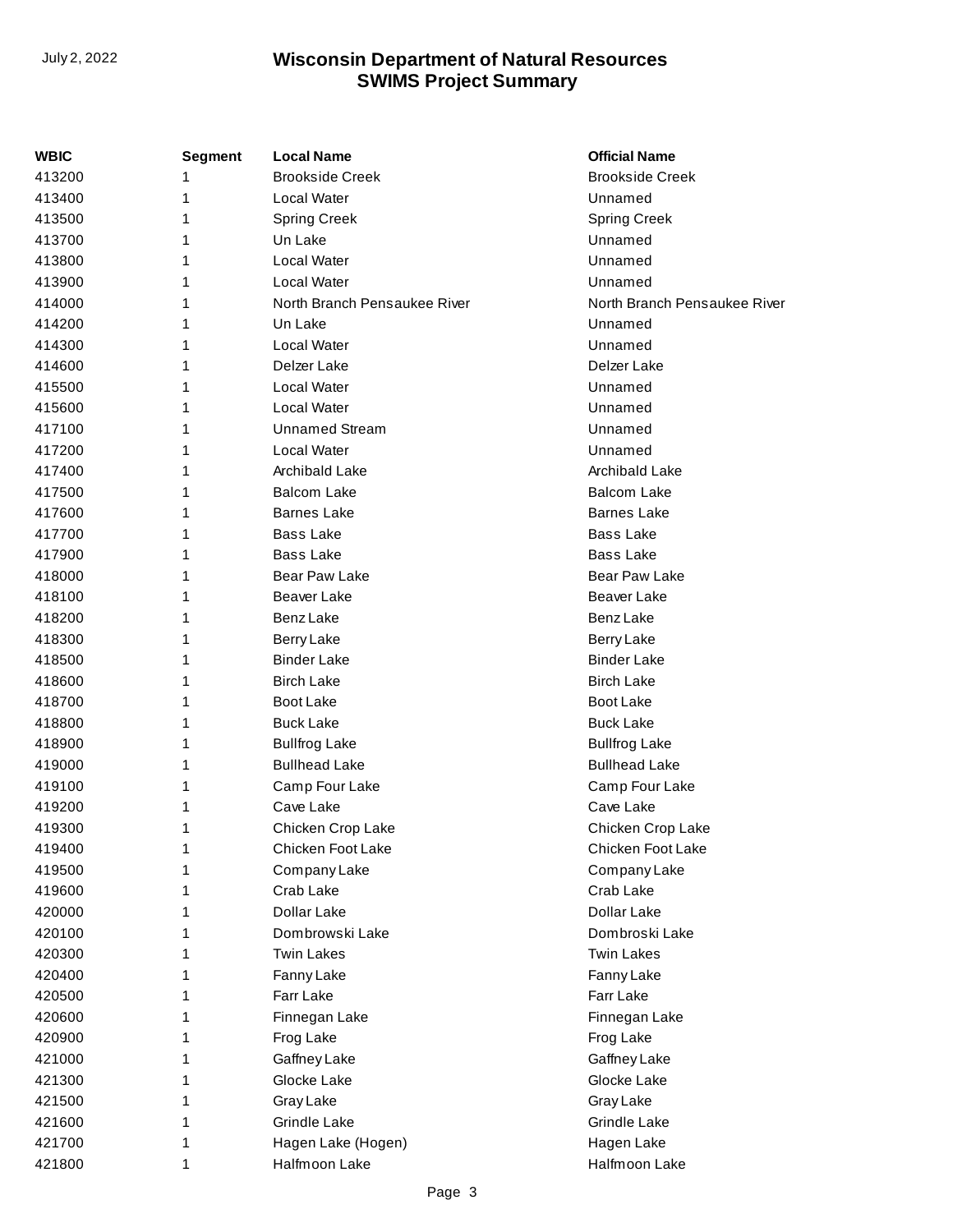| WBIC   | <b>Segment</b> | <b>Local Name</b>      | <b>Official Name</b>    |
|--------|----------------|------------------------|-------------------------|
| 422000 | 1              | <b>Holt Lake</b>       | <b>Holt Lake</b>        |
| 422100 | 1              | Horn Shaped Lake       | Horn Shaped Lake        |
| 422200 | 1              | Johnson Lake           | Johnson Lake            |
| 422400 | 1              | Kobus Lake             | Kobus Lake              |
| 422500 | 1              | Krake Lake             | <b>Krake Lakes</b>      |
| 422600 | 1              | Kuplie Lake            | Kuplic Lake             |
| 422700 | 1              | Lauder Lake            | Lauder Lake             |
| 422800 | 1              | <b>Lily Lake</b>       | Lily Lake               |
| 422900 | 1              | Lincoln Lake           | Lincoln Lake            |
| 423000 | 1              | Line Lake              | Line Lake               |
| 423100 | 1              | Little Archibald Lake  | Little Archibald Lake   |
| 423200 | 1              | Little Bass Lake       | Little Bass Lake        |
| 423300 | 1              | Little Bear Lake       | Little Bear Lake        |
| 423400 | 1              | Little Long Lake       | <b>Key Lake</b>         |
| 423500 | 1              | Little Squaw Lake      | Little Squaw Lake       |
| 423600 | 1              | Long Lake              | Long Lake               |
| 423700 | 1              | Long Lake              | Long Lake               |
| 423900 | 1              | Lost Lake              | Lost Lake               |
| 424000 | 1              | Lower Jones Lake       | Lower Jones Lake        |
| 424100 | 1              | Marsh Lake             | Marsh Lake              |
| 424200 | 1              | Mccomb Lake            | McComb Lake             |
| 424400 | 1              | Midget Lake            | Midget Lake             |
| 424500 | 1              | <b>Miller Lake</b>     | <b>Miller Lake</b>      |
| 424600 | 1              | Miriam Lake            | Miriam Lake             |
| 424700 | 1              | Moody Lake             | Moody Lake              |
| 424800 | 1              | Mud Lake               | Mud Lake                |
| 425200 | 1              | Mountain Lake          | <b>Mountain Lakes</b>   |
| 425300 | 1              | Neligan Lake           | Nelligan Lake           |
| 425400 | 1              | No Mans Lake           | No Mans Lake            |
| 425500 | 1              | Papoose Lake           | Papoose Lake            |
| 425600 | 1              | Paya Lake              | Paya Lake               |
| 425800 | 1              | Pete Lake              | Pete Lake               |
| 426000 | 1              | Pine Lake              | Pine Lake               |
| 426100 | 1              | Pine Ridge Lake (Long) | Pine Ridge Lake         |
| 426200 | 1              | <b>Plantation Lake</b> | <b>Plantation Lake</b>  |
| 426300 | 1              | Ponsengrau Lake        | Ponsegrau Lake          |
| 426400 | 1              | Ranch Lake             | Ranch Lake              |
| 426500 | 2              | Reader Lake            | Reader Lake             |
| 426700 | 1              | <b>Mountain Lakes</b>  | Mountain Lakes          |
| 427000 | 1              | Section Thirty Lake    | Section Thirty Lake     |
| 427100 | 1              | Sellin Lake            | Sellin Lake             |
| 427300 | 1              | Shay Lake              | Shay Lake               |
| 427400 | 1              | Small Bass Lake        | <b>Small Bass Lakes</b> |
| 427500 | 1              | Smoke Lake             | Smoke Lake              |
| 427600 | 1              | Spies Lake             | Spies Lake              |
| 427700 | 1              | Spruce Lake            | Spruce Lake             |
| 427800 | 1              | Squaw Lake             | Squaw Lake              |
| 427900 | 1              | Star Lake              | Star Lake               |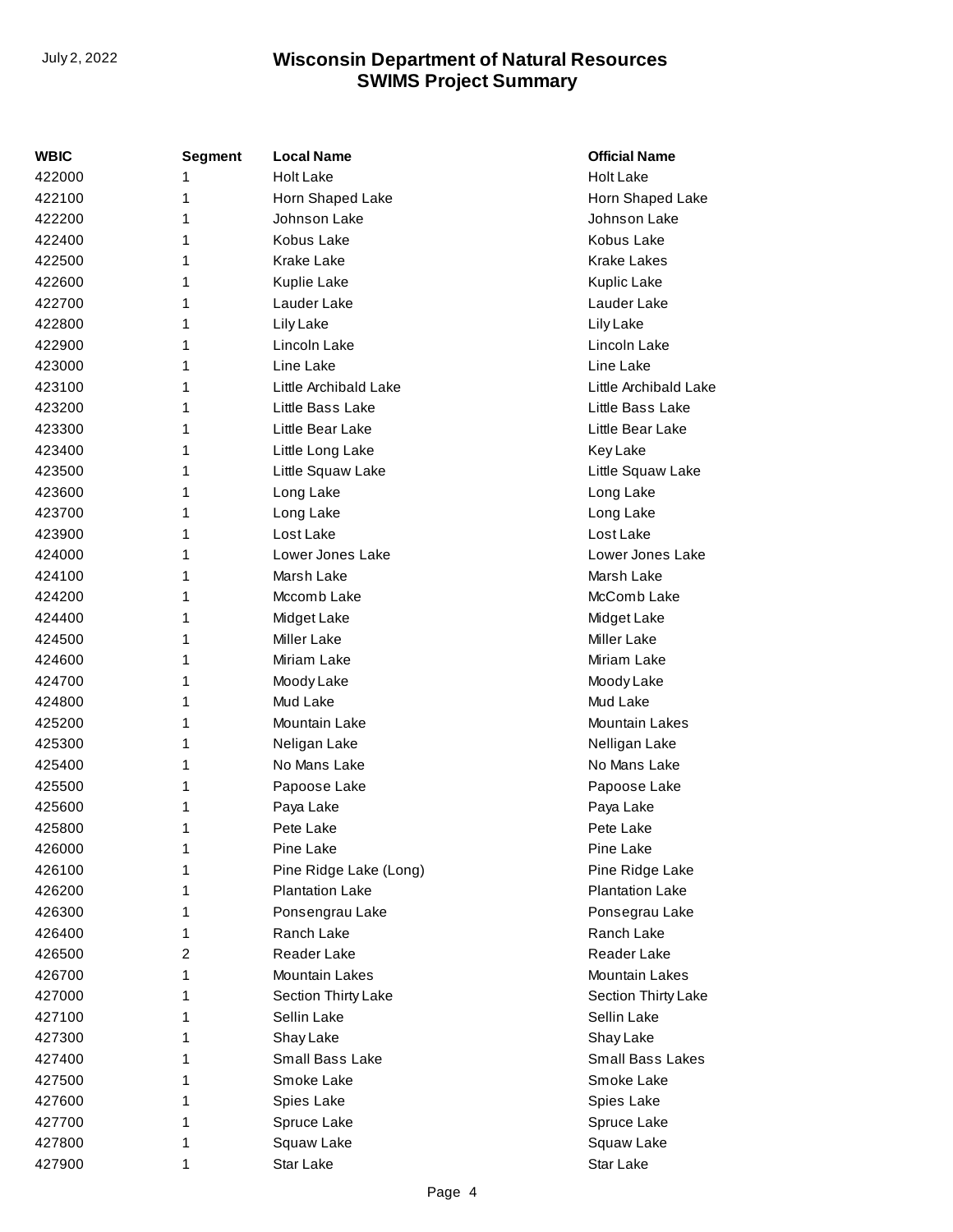| WBIC   | <b>Segment</b> | <b>Local Name</b>    | <b>Official Name</b> |
|--------|----------------|----------------------|----------------------|
| 428100 | 1              | Surprise Lake (Bass) | Surprise Lake        |
| 428200 | 1              | <b>Turtle Lake</b>   | <b>Turtle Lake</b>   |
| 428300 | 1              | <b>Turtle Lake</b>   | <b>Turtle Lake</b>   |
| 429000 | 1              | Un Lake              | Unnamed              |
| 429100 | 1              | Un Lake              | Unnamed              |
| 429200 | 1              | Un Lake              | Unnamed              |
| 429300 | 1              | Un Lake              | Unnamed              |
| 429400 | 1              | Un Lake              | Unnamed              |
| 429500 | 1              | Un Lake              | Unnamed              |
| 429900 | 1              | Local Water          | Unnamed              |
| 429900 | $\overline{2}$ | Local Water          | Unnamed              |
| 430000 | 1              | Un Lake              | Unnamed              |
| 430100 | 1              | Un Lake              | Unnamed              |
| 430200 | 1              | Un Lake              | Unnamed              |
| 430300 | 1              | Un Lake              | Unnamed              |
| 430500 | 1              | Un Lake              | Unnamed              |
| 430600 | 1              | Un Lake              | Unnamed              |
| 430700 | 1              | Un Lake              | Unnamed              |
| 430800 | 1              | Un Lake              | Unnamed              |
| 430900 | 1              | Un Lake              | Unnamed              |
| 431000 | 1              | Un Lake              | Unnamed              |
| 431100 | 1              | Un Lake              | Unnamed              |
| 431200 | 1              | Un Lake              | Unnamed              |
| 431300 | 1              | Un Lake              | Unnamed              |
| 431400 | 1              | Un Lake              | Unnamed              |
| 431500 | 1              | Un Lake              | Unnamed              |
| 431600 | 1              | Un Lake              | Unnamed              |
| 431700 | 1              | Un Lake              | Unnamed              |
| 432500 | 1              | Un Lake              | Unnamed              |
| 432600 | 1              | Un Lake              | Unnamed              |
| 432700 | 1              | Un Lake              | Unnamed              |
| 432850 | 1              | Un Lake              | Unnamed              |
| 432900 | 1              | Un Lake              | Unnamed              |
| 433000 | 1              | Un Lake              | <b>Krake Lakes</b>   |
| 433100 | 1              | Un Lake              | Unnamed              |
| 433200 | 1              | Un Lake              | Unnamed              |
| 433500 | 1              | Un Lake              | Unnamed              |
| 433700 | 1              | Un Lake              | Unnamed              |
| 433800 | 1              | Un Lake              | Unnamed              |
| 433900 | 1              | Un Lake              | Unnamed              |
| 434000 | 1              | Un Lake              | Unnamed              |
| 434050 | 1              | Un Lake              | Unnamed              |
| 434100 | 1              | Un Lake              | Unnamed              |
| 434200 | 1              | Un Lake              | Unnamed              |
| 434300 | 1              | Un Lake              | Unnamed              |
| 434400 | 1              | Un Lake              | Unnamed              |
| 434500 | 1              | Un Lake              | Unnamed              |
| 434600 | 1              | Un Lake              | Unnamed              |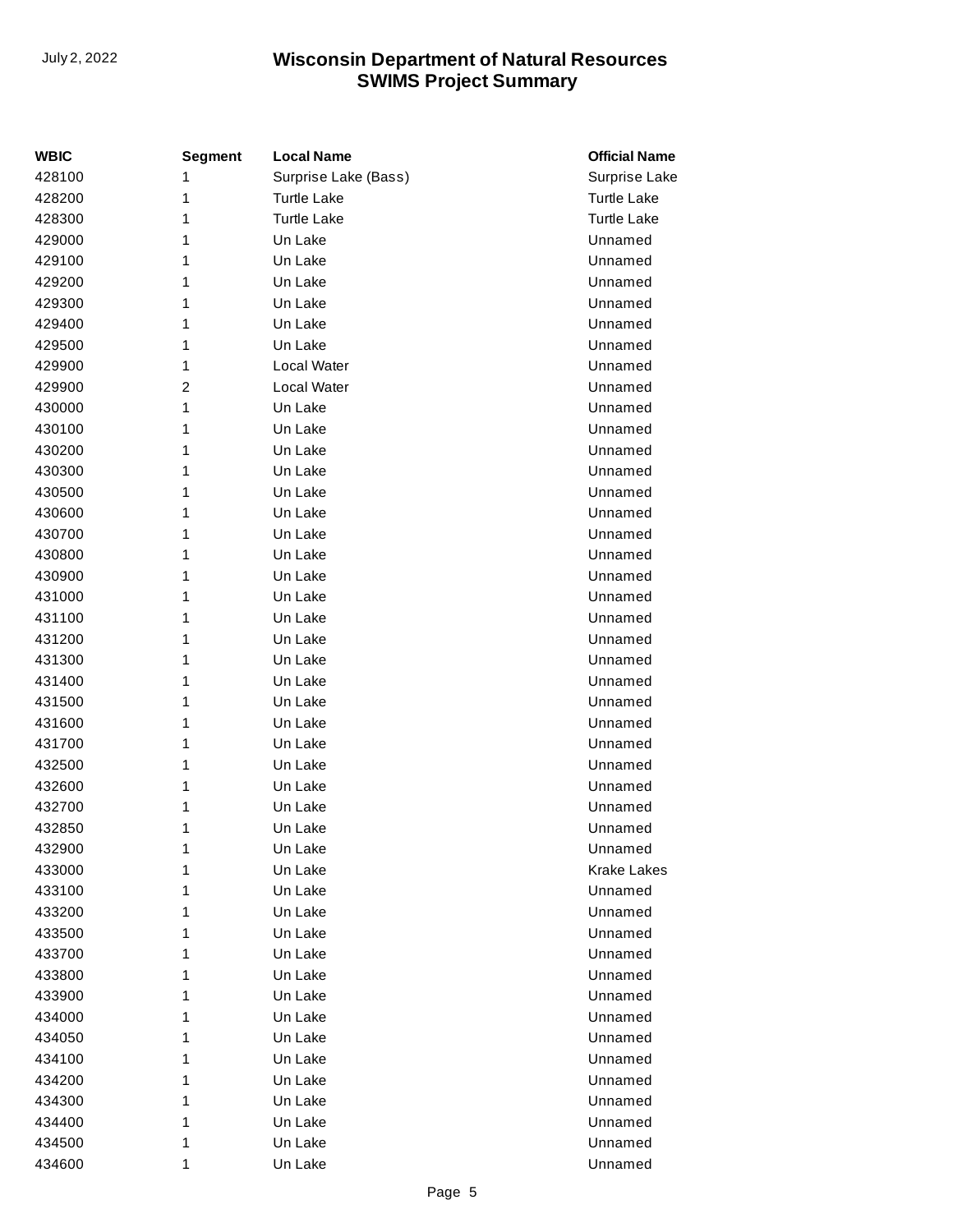| WBIC   | <b>Segment</b> | <b>Local Name</b>       | <b>Official Name</b>    |
|--------|----------------|-------------------------|-------------------------|
| 434700 | 1              | Un Lake                 | Unnamed                 |
| 434800 | 1              | Un Lake                 | Unnamed                 |
| 434900 | 1              | Un Lake                 | Unnamed                 |
| 435000 | 1              | Un Lake                 | Unnamed                 |
| 435500 | 1              | Un Lake                 | Unnamed                 |
| 435600 | 1              | Un Lake                 | Unnamed                 |
| 435700 | 1              | Un Lake                 | Unnamed                 |
| 435800 | 1              | Un Lake                 | Unnamed                 |
| 435950 | 1              | Un Lake                 | Unnamed                 |
| 436000 | 1              | Un Lake                 | Unnamed                 |
| 436100 | 1              | Un Lake                 | Unnamed                 |
| 436200 | 1              | Un Lake                 | Unnamed                 |
| 436300 | 1              | Un Lake                 | Unnamed                 |
| 436400 | 1              | Un Lake                 | Unnamed                 |
| 436500 | 1              | Un Lake                 | Unnamed                 |
| 436600 | 1              | Un Lake                 | Unnamed                 |
| 436800 | 1              | Un Lake                 | Unnamed                 |
| 436900 | 1              | Un Lake                 | Unnamed                 |
| 437000 | 1              | Un Lake                 | Unnamed                 |
| 437100 | 1              | Un Lake                 | Unnamed                 |
| 437200 | 1              | Un Lake                 | Unnamed                 |
| 437300 | 1              | Un Lake                 | Unnamed                 |
| 437400 | 1              | Un Lake                 | Unnamed                 |
| 437500 | 1              | Un Lake                 | Unnamed                 |
| 437600 | 1              | Un Lake                 | Unnamed                 |
| 437700 | 1              | Un Lake                 | Unnamed                 |
| 437800 | 1              | Un Lake                 | Unnamed                 |
| 437900 | 1              | Un Lake                 | Unnamed                 |
| 439000 | 1              | Un Spring               | Un Spring               |
| 439200 | 1              | <b>Upper Jones Lake</b> | <b>Upper Jones Lake</b> |
| 439400 | 1              | <b>Twin Lakes</b>       | <b>Twin Lakes</b>       |
| 439500 | 1              | Waubee Lake             | Waubee Lake             |
| 439600 | 1              | Wi-150-Gb05-0439600     | Waupee Lake             |
| 439700 | 1              | <b>Westphall Lake</b>   | Westphall Lake          |
| 439800 | 1              | <b>Wheeler Lake</b>     | <b>Wheeler Lake</b>     |
| 439900 | 1              | <b>Wichser Lake</b>     | <b>Wichser Lake</b>     |
| 440100 | 1              | Yankee Lake             | Yankee Lake             |
| 440200 | 1              | Oconto River            | Oconto River            |
| 440200 | 2              | Onconto River           | Oconto River            |
| 440200 | 3              | Oconto River            | Oconto River            |
| 440200 | 4              | Oconto River            | Oconto River            |
| 440200 | 5              | Oconto River            | Oconto River            |
| 440200 | 6              | Oconto River            | Oconto River            |
| 440200 | 7              | Oconto River            | Oconto River            |
| 440200 | 8              | Oconto River            | Oconto River            |
| 440300 | 1              | <b>Unnamed Stream</b>   | Unnamed                 |
| 440400 | 1              | <b>Unnamed Stream</b>   | Unnamed                 |
| 440500 | 1              | <b>Unnamed Stream</b>   | Unnamed                 |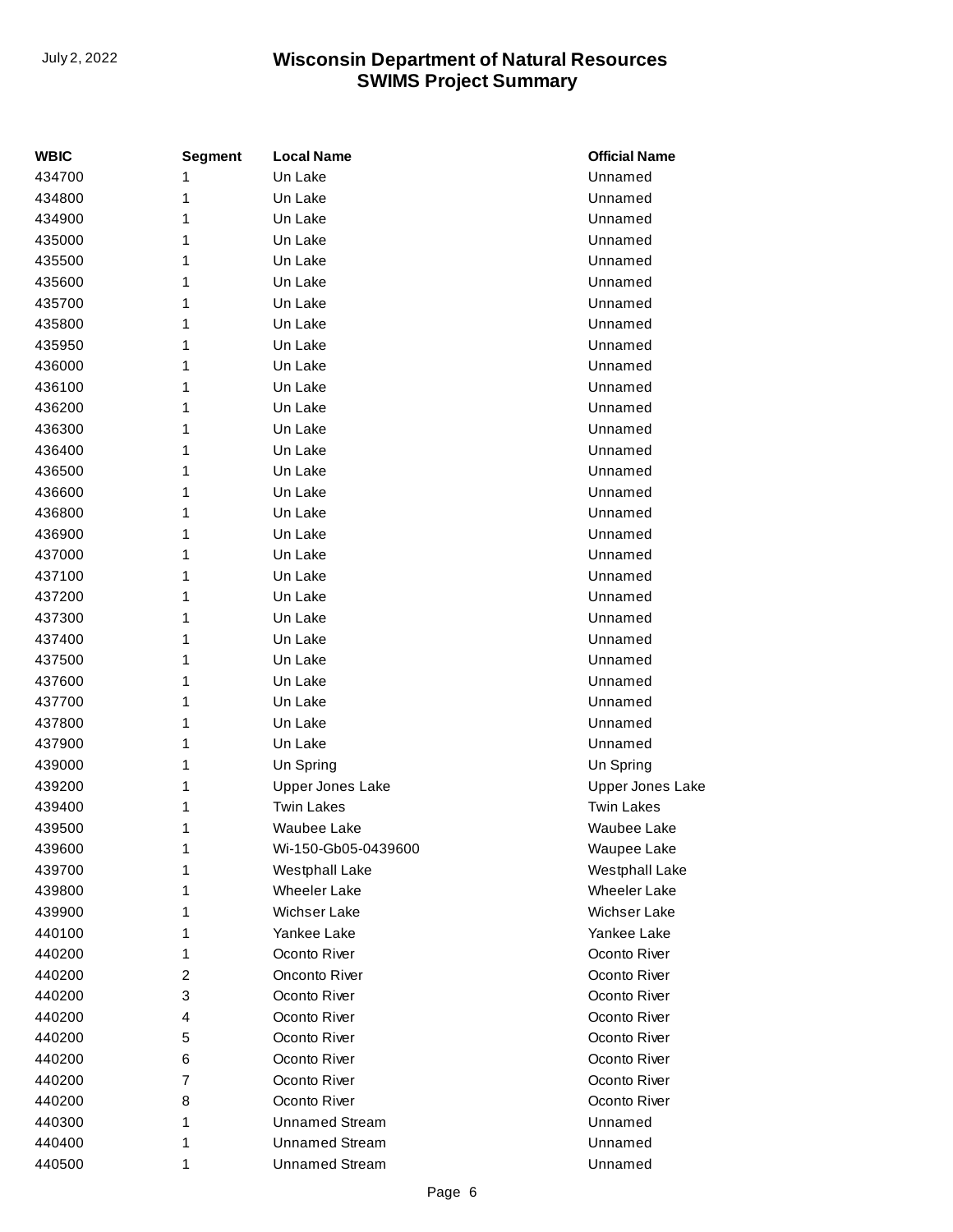| WBIC   | <b>Segment</b> | <b>Local Name</b>           | <b>Official Name</b>      |
|--------|----------------|-----------------------------|---------------------------|
| 440600 | 1              | <b>Unnamed Stream</b>       | Unnamed                   |
| 440700 | 1              | <b>Unnamed Stream</b>       | Unnamed                   |
| 440800 | 1              | <b>Unnamed Stream</b>       | Unnamed                   |
| 440900 | 1              | Local Water                 | Unnamed                   |
| 441000 | 1              | <b>Unnamed Stream</b>       | Unnamed                   |
| 441100 | 1              | Local Water                 | Unnamed                   |
| 441200 | 1              | <b>Unnamed Stream</b>       | Unnamed                   |
| 441300 | 1              | Little River                | Little River              |
| 441300 | 2              | Little River                | <b>Little River</b>       |
| 441500 | 1              | Local Water                 | Unnamed                   |
| 441900 | 1              | Local Water                 | Unnamed                   |
| 442400 | 1              | Local Water                 | Unnamed                   |
| 442600 | 1              | Local Water                 | Unnamed                   |
| 442700 | 1              | Local Water                 | Unnamed                   |
| 442800 | 1              | North Branch Little River   | North Branch Little River |
| 443000 | 1              | Local Water                 | Unnamed                   |
| 443200 | 1              | <b>Unnamed Stream</b>       | Unnamed                   |
| 443400 | 1              | Local Water                 | Unnamed                   |
| 443500 | 1              | Porcupine Lake              | Porcupine Lake            |
| 443800 | 1              | Kelly Brook                 | Kelly Brook               |
| 443800 | $\overline{2}$ | Kelly Brook                 | Kelly Brook               |
| 444100 | 1              | Local Water                 | Unnamed                   |
| 444300 | 1              | Unnamed Trib to Kelly Brook | Unnamed                   |
| 444400 | 1              | Local Water                 | Unnamed                   |
| 444500 | 1              | Daly Creek                  | Daly Creek                |
| 444500 | $\overline{2}$ | Daly Creek                  | Daly Creek                |
| 444700 | 1              | Unnamed Trib to Daly Creek  | Unnamed                   |
| 444900 | 1              | Unnamed                     | Unnamed                   |
| 445000 | 1              | Unnamed Trib to Daly Creek  | Unnamed                   |
| 445200 | 1              | Unnamed Trib to Daly Creek  | Unnamed                   |
| 445300 | 1              | Unnamed Trib to Daly Creek  | Unnamed                   |
| 445500 | 1              | <b>Brooks Lake</b>          | <b>Brooks Lake</b>        |
| 445700 | 1              | Klaus Lake Trib             | Unnamed                   |
| 445800 | 1              | Klaus Lake                  | Klaus Lake                |
| 445900 | 1              | Spice Lake                  | Spice Lake                |
| 446000 | 1              | Unnamed Trib to Kelly Brook | Unnamed                   |
| 446200 | 1              | Un Lake                     | Unnamed                   |
| 446400 | 1              | <b>Unnamed Creek</b>        | Unnamed                   |
| 446600 | 1              | <b>Kelly Lake</b>           | <b>Kelly Lake</b>         |
| 446700 | 1              | Round Lake                  | Round Lake                |
| 446800 | 1              | Long Lake                   | Long Lake                 |
| 447000 | 1              | <b>White Lake</b>           | <b>White Lake</b>         |
| 447100 | 1              | Pecor Lake                  | Pecor Lake                |
| 447200 | 1              | Cooley Lake                 | Cooley Lake               |
| 447300 | 1              | Macholm Lake                | Makholm Lake              |
| 447400 | 1              | Hoerth Lake                 | Hoerth Lake               |
| 447500 | 1              | Peterson Lake               | Peterson Lake             |
| 447600 | 1              | <b>Unnamed Stream</b>       | Unnamed                   |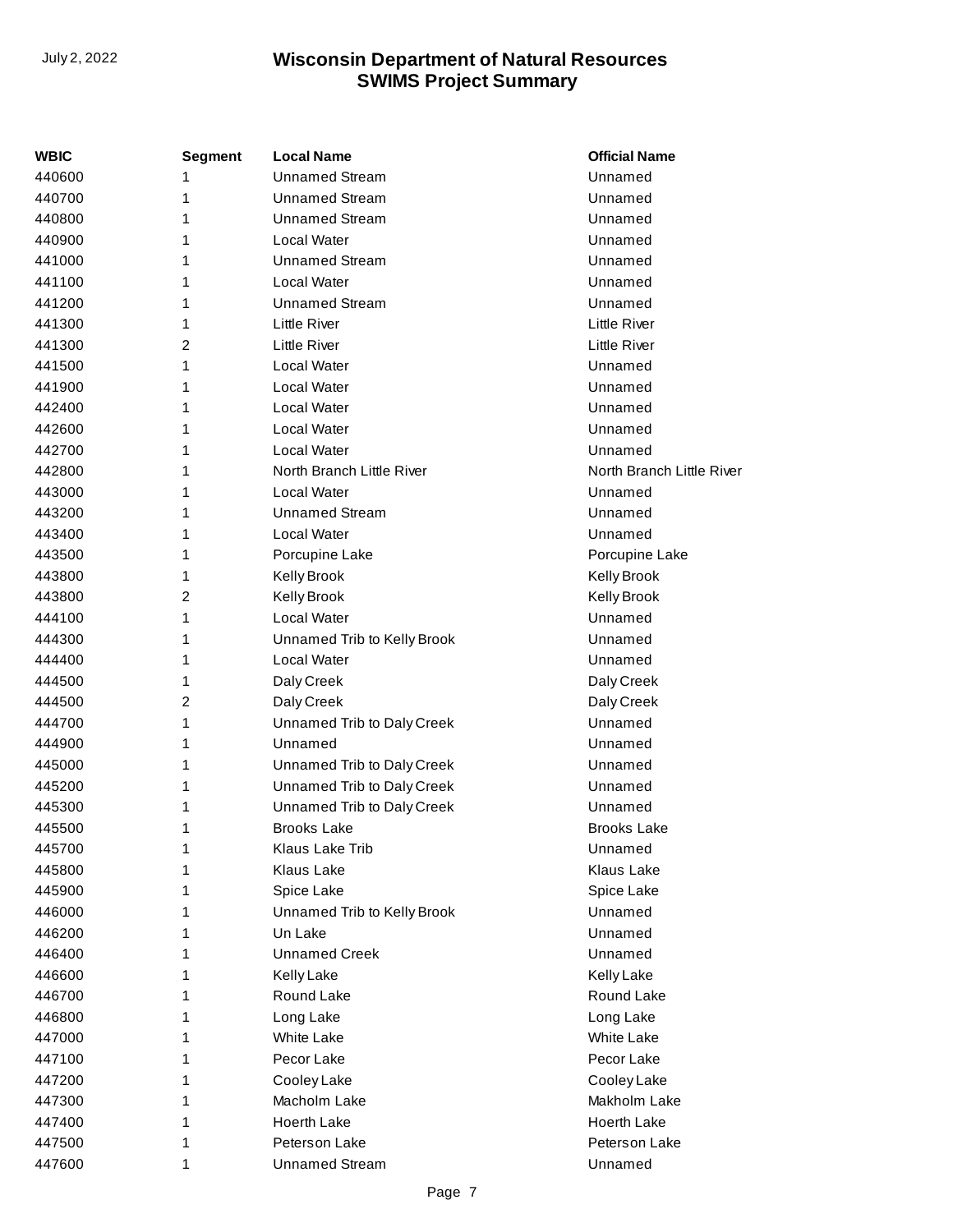| WBIC   | <b>Segment</b> | <b>Local Name</b>          | <b>Official Name</b>         |
|--------|----------------|----------------------------|------------------------------|
| 447700 |                | <b>Unnamed Stream</b>      | Unnamed                      |
| 447800 | 1              | <b>Chicken Shack Creek</b> | Unnamed                      |
| 447900 | 1              | <b>Unnamed Stream</b>      | Unnamed                      |
| 448000 | 1              | <b>Unnamed Stream</b>      | Unnamed                      |
| 448200 | 1              | Machickanee Flowage (Imp)  | Machickanee Flowage (Stiles) |
| 448300 | 1              | <b>Splinter Creek</b>      | <b>Splinter Creek</b>        |
| 448300 | 2              | <b>Splinter Creek</b>      | <b>Splinter Creek</b>        |
| 448400 | 1              | <b>Unnamed Stream</b>      | Unnamed                      |
| 448500 | 1              | Local Water                | Unnamed                      |
| 448600 | 1              | <b>Unnamed Stream</b>      | Unnamed                      |
| 448700 | 1              | <b>Unnamed Stream</b>      | Unnamed                      |
| 448800 | 1              | <b>Brehmer Creek</b>       | <b>Brehmer Creek</b>         |
| 448850 | 1              | Creek 5-5                  | Unnamed                      |
| 448860 | 1              | Creek 6-4                  | Unnamed                      |
| 448900 |                | <b>Unnamed Stream</b>      | Unnamed                      |
| 449000 | 1              | Coopman Creek              | Coopman Creek                |
| 449100 | 1              | Dump Creek                 | Dump Creek                   |
| 449300 | 1              | Ocontao Falls Pond         | Oconto Falls Pond            |
| 449400 | 1              | <b>Unnamed Stream</b>      | Unnamed                      |
| 449500 | 1              | <b>Unnamed Stream</b>      | Unnamed                      |
| 449600 | 1              | <b>Unnamed Stream</b>      | Unnamed                      |
| 449600 | 2              | Unnamed Trib to Oconto R   | Unnamed                      |
| 449700 | 1              | <b>Unnamed Stream</b>      | Unnamed                      |
| 449800 | 1              | <b>Unnamed Stream</b>      | Unnamed                      |
| 449900 | 1              | <b>Unnamed Stream</b>      | Unnamed                      |
| 450000 | 1              | <b>Christie Brook</b>      | <b>Christie Brook</b>        |
| 450200 | 1              | <b>Newton Creek</b>        | <b>Newton Creek</b>          |
| 450300 | 1              | Un Lake                    | Unnamed                      |
| 450400 | 1              | Savage Lake                | Savage Lake                  |
| 450500 | 1              | <b>Unnamed Stream</b>      | Unnamed                      |
| 450600 |                | <b>Newton Lake</b>         | <b>Newton Lake</b>           |
| 450700 | 1              | <b>Unnamed Stream</b>      | Unnamed                      |
| 450800 | 1              | <b>Unnamed Stream</b>      | Unnamed                      |
| 451000 | 1              | <b>Christe Lake</b>        | <b>Christie Lake</b>         |
| 451100 |                | <b>Unnamed Stream</b>      | Unnamed                      |
| 451200 | 1              | <b>Unnamed Stream</b>      | Unnamed                      |
| 451600 | 1              | Un Lake                    | Unnamed                      |
| 451700 | 1              | <b>Unnamed Stream</b>      | Unnamed                      |
| 451900 |                | <b>Unnamed Stream</b>      | Unnamed                      |
| 452500 | 1              | <b>Klatt Creek</b>         | <b>Klatt Creek</b>           |
| 452600 | 1              | <b>Unnamed Stream</b>      | Unnamed                      |
| 452800 | 1              | Un Lake                    | Arrowhead Lake               |
| 453000 |                | Un Lake                    | Unnamed                      |
| 453100 | 1              | <b>Unnamed Stream</b>      | Unnamed                      |
| 453200 | 1              | <b>Unnamed Stream</b>      | Unnamed                      |
| 453300 | 1              | <b>Unnamed Stream</b>      | Unnamed                      |
| 453400 | 3              | Linzy Creek                | Linzy Creek                  |
| 453500 | 1              | <b>Unnamed Stream</b>      | Unnamed                      |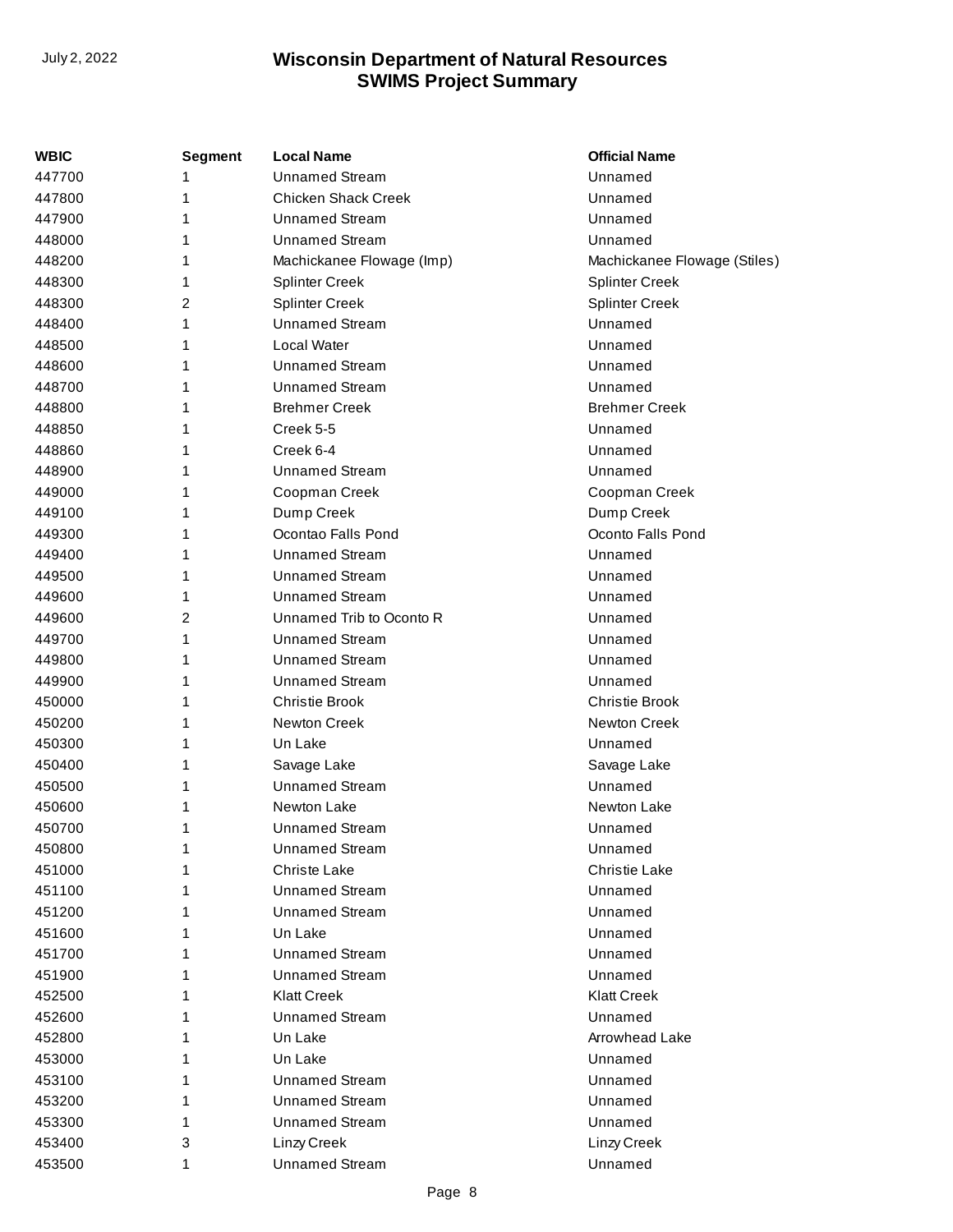| <b>WBIC</b> | Segment | <b>Local Name</b>                    | <b>Official Name</b>                      |
|-------------|---------|--------------------------------------|-------------------------------------------|
| 453600      | 1       | <b>Unnamed Stream</b>                | Unnamed                                   |
| 453700      | 1       | <b>Unnamed Stream</b>                | Unnamed                                   |
| 453800      | 1       | <b>Schutt Lake</b>                   | <b>Schutt Lake</b>                        |
| 453900      | 1       | <b>Unnamed Stream</b>                | Unnamed                                   |
| 454300      | 1       | <b>Unnamed Stream</b>                | Unnamed                                   |
| 454400      | 1       | <b>Unnamed Stream</b>                | Unnamed                                   |
| 454500      | 1       | <b>Unnamed Stream</b>                | Unnamed                                   |
| 454600      | 1       | Peshtigo Brook                       | Peshtigo Brook                            |
| 454800      | 1       | <b>Bagley Creek</b>                  | <b>Bagley Creek</b>                       |
| 454800      | 2       | <b>Bagley Creek</b>                  | <b>Bagley Creek</b>                       |
| 454800      | 3       | <b>Bagley Creek</b>                  | <b>Bagley Creek</b>                       |
| 454800      | 4       | <b>Bagley Creek</b>                  | <b>Bagley Creek</b>                       |
| 454900      | 1       | Impassable Lake                      | Impassable Lake                           |
| 455000      | 1       | Deer Creek                           | Deer Creek                                |
| 455100      | 1       | Deer Lake                            | Deer Lake                                 |
| 455200      | 1       | Funk Lake                            | <b>Funk Lake</b>                          |
| 455300      | 1       | Wescott Lake                         | Wescott Lake                              |
| 455400      | 1       | Veil Lake                            | Ucil Lake                                 |
| 455500      | 1       | Ucil Lake (Veil, Herl)               | Ucil Lake                                 |
| 455900      | 1       | Un Lake                              | Unnamed                                   |
| 456100      | 1       | Un Lake                              | Unnamed                                   |
| 456200      | 1       | Un Lake                              | Unnamed                                   |
| 456300      | 1       | Un Lake                              | Unnamed                                   |
| 456500      | 1       | Un Lake                              | Unnamed                                   |
| 456600      | 1       | Un Lake                              | Unnamed                                   |
| 456750      | 1       | Shay Creek                           | Shay Creek                                |
| 456765      | 1       | Shay Lake                            | Shay Lake                                 |
| 456800      | 1       | North Branch Peshtigo Brook          | North Branch Peshtigo Brook               |
| 457000      | 1       | Un Lake                              | Unnamed                                   |
| 457100      | 1       | Little Pickerel                      | Little Pickerel                           |
| 457300      | 1       | <b>Pickerel Lake</b>                 | <b>Pickerel Lake</b>                      |
| 457500      | 1       | West Branch Peshtigo Brook           | West Branch Peshtigo Brook                |
| 457600      | 1       | Un Lake                              | Unnamed                                   |
| 457800      | 1       | North Branch Oconto River            | North Branch Oconto River                 |
| 457800      | 2       | North Branch Oconto River            | North Branch Oconto River                 |
| 457800      | 3       | North Branch Oconto River            | North Branch Oconto River                 |
| 457800      | 4       | North Branch Oconto River            | North Branch Oconto River                 |
| 458000      | 1       | North Branch Oconto River - Un Oxbow | North Branch Oconto River - Unnamed Oxbow |
| 458400      | 1       | <b>Creek 11-9</b>                    | Unnamed                                   |
| 458450      | 1       | Creek 11-6                           | Unnamed                                   |
| 458460      | 1       | Creek 32-8                           | Unnamed                                   |
| 458470      | 1       | <b>Creek 32-5</b>                    | Unnamed                                   |
| 458500      | 1       | Weso Creek                           | <b>Weso Creek</b>                         |
| 458700      |         | Anderson Lake                        | Anderson Lake                             |
| 458900      | 1       | Un Lake                              | Unnamed                                   |
| 459600      | 1       | <b>Waupee Creek</b>                  | <b>Waupee Creek</b>                       |
| 459600      | 2       | <b>Waupee Creek</b>                  | <b>Waupee Creek</b>                       |
| 459700      | 1       | <b>Hines Creek</b>                   | <b>Hines Creek</b>                        |
|             |         |                                      |                                           |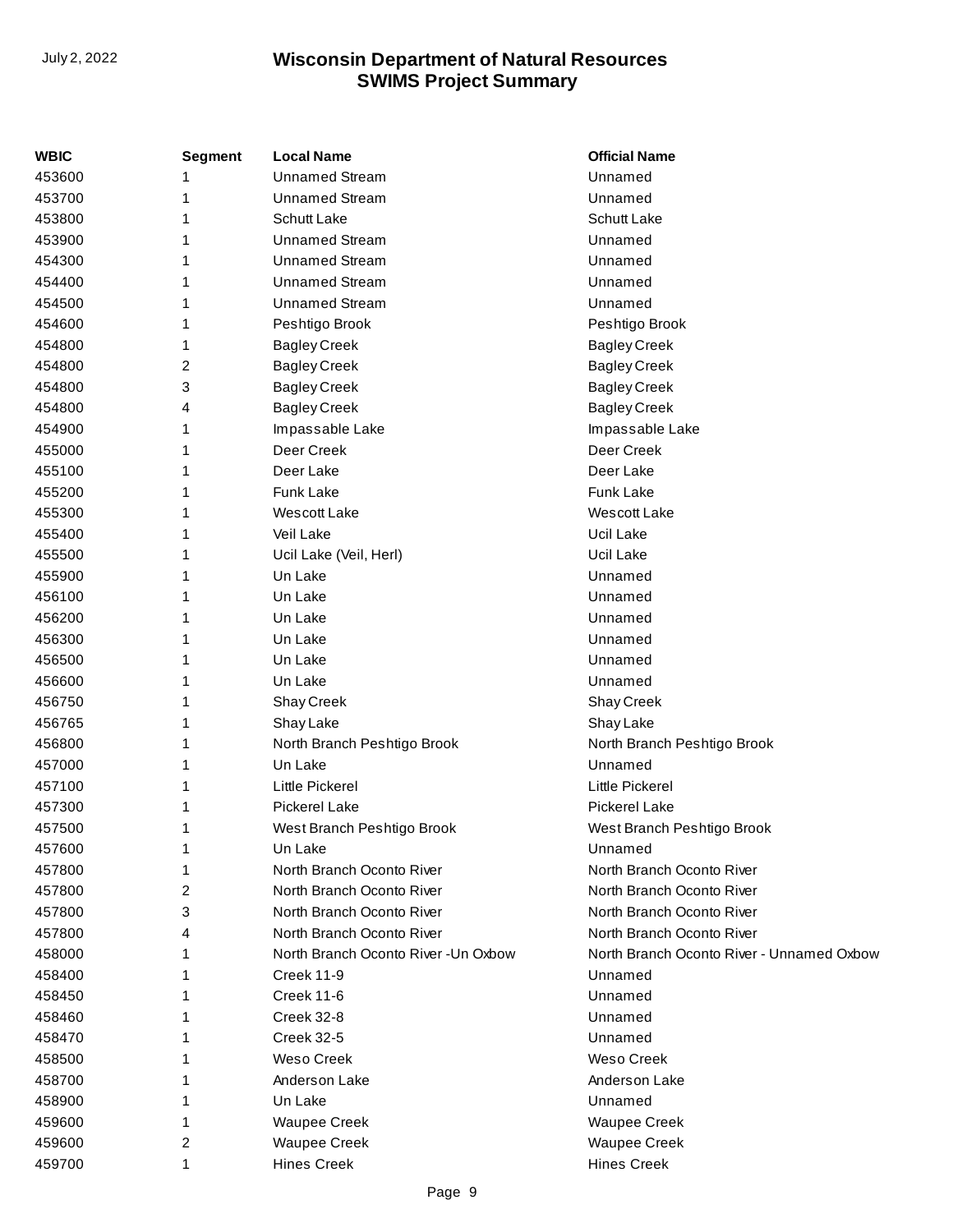| <b>WBIC</b> | <b>Segment</b> | <b>Local Name</b>              | <b>Official Name</b>     |
|-------------|----------------|--------------------------------|--------------------------|
| 459800      | 1              | Green Lake Outlet (Creek 24-1) | <b>Green Lake Outlet</b> |
| 459900      | 1              | Green Lake                     | Green Lake               |
| 460000      | 1              | <b>Creek 1-15</b>              | Unnamed                  |
| 460100      | 1              | Little Waupee Creek            | Little Waupee Creek      |
| 460300      | 1              | <b>Creek 17-12</b>             | Unnamed                  |
| 460400      | 1              | <b>Baldwin Creek</b>           | <b>Baldwin Creek</b>     |
| 460450      | 1              | Creek 5-14                     | Unnamed                  |
| 460500      | 1              | Macauley Creek                 | Macauley Creek           |
| 460700      | 1              | Un Lake                        | Unnamed                  |
| 460800      | 1              | Local Water                    | Unnamed                  |
| 460900      | 1              | Sunrise Lake                   | Sunrise Lake             |
| 461000      | 1              | Un Lake                        | Unnamed                  |
| 461300      | 1              | Waupee Flowage (Imp)           | Waupee Flowage           |
| 461400      | 1              | <b>Creek 28-5</b>              | Unnamed                  |
| 461450      | 1              | Creek 28-6                     | Unnamed                  |
| 461600      | 1              | Un Lake                        | Unnamed                  |
| 462000      | 1              | Crooked Lake                   | Crooked Lake             |
| 462300      | 1              | Gilkey Lake                    | Gilkey Lake              |
| 462400      | 1              | <b>Bass Lake</b>               | <b>Bass Lake</b>         |
| 462520      | 1              | Chute Pond                     | Chute Pond               |
| 462560      | 1              | Unamed                         | Unnamed                  |
| 462700      | 1              | <b>Bonita Creek</b>            | <b>Bonita Creek</b>      |
| 462900      | 1              | Creek 23-12                    | Unnamed                  |
| 463000      | 1              | <b>Mountain Creek</b>          | <b>Town Creek</b>        |
| 463100      | 1              | <b>Creek 11-12</b>             | Unnamed                  |
| 463200      | 1              | Un Lake                        | Unnamed                  |
| 463300      | 1              | <b>Creek 15-6</b>              | Unnamed                  |
| 463600      | 1              | Mccaslin Brook                 | McCaslin Brook           |
| 463600      | 2              | Mccaslin Brook                 | McCaslin Brook           |
| 463600      | 3              | Mccaslin Brook                 | McCaslin Brook           |
| 463600      | 4              | Mccaslin Brook                 | McCaslin Brook           |
| 463700      | 1              | <b>Creek 11-11</b>             | Unnamed                  |
| 463800      | 1              | Un Lake                        | Unnamed                  |
| 464000      | 1              | Creek 30-14                    | Unnamed                  |
| 464200      | 1              | Un Spring                      | Un Spring                |
| 464300      | 1              | Creek 30-12                    | Unnamed                  |
| 464400      | 1              | Un Spring                      | Un Spring                |
| 464600      | 1              | Un Lake                        | Unnamed                  |
| 464700      | 1              | Chain Lake                     | Chain Lake               |
| 464800      | 1              | Un Lake                        | Unnamed                  |
| 465000      | 1              | Townsend Flow (Wheeler Imp)    | <b>Townsend Flowage</b>  |
| 465200      | 1              | Un Spring                      | Un Spring                |
| 465300      | 1              | Mosquito Creek                 | Mosquito Creek           |
| 465400      | 1              | Creek 16-2                     | Unnamed                  |
| 465500      | 1              | Un Lake                        | Unnamed                  |
| 465600      | 1              | Mosquito Lake                  | Mosquito Lake            |
| 465700      | 1              | Creek 33-11                    | <b>Wapato Creek</b>      |
| 465700      | 2              | Creek 33-11                    | <b>Wapato Creek</b>      |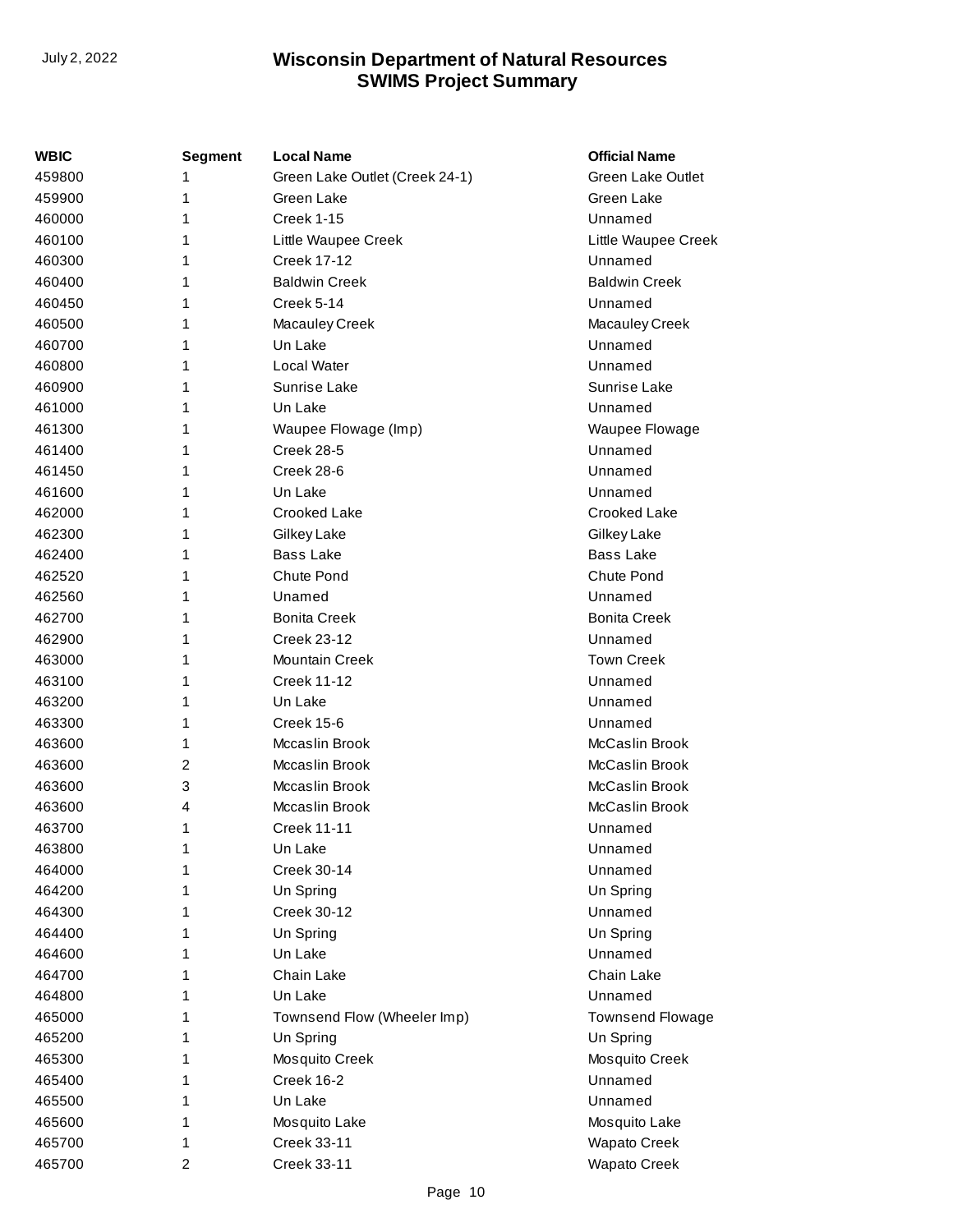| <b>WBIC</b> | <b>Segment</b> | <b>Local Name</b>           | <b>Official Name</b>      |
|-------------|----------------|-----------------------------|---------------------------|
| 465700      | 3              | <b>Creek 33-11</b>          | <b>Wapato Creek</b>       |
| 465900      | 1              | Bowman Lake                 | Bowman Lake               |
| 466000      | 1              | Un Lake                     | Unnamed                   |
| 466100      | 1              | Wapato Lake, Lower (Poison) | Lower Wapato Lake         |
| 466300      | 1              | Little Wapato Lake          | Little Wapato Lake        |
| 466400      | 1              | Wapato Lake, Upper (Poison) | Upper Wapato Lake         |
| 466500      | 1              | Un Spring                   | Un Spring                 |
| 466700      | 1              | Reservoir Pond (Imp)        | Reservoir Pond            |
| 466800      | 1              | Horn Lake                   | Little Horn Lake          |
| 466900      | 1              | <b>Explosion Lake</b>       | <b>Explosion Lake</b>     |
| 467100      | 1              | Horn Lake                   | Horn Lake                 |
| 467200      | 1              | <b>Creek 18-15</b>          | Unnamed                   |
| 467400      | 1              | <b>Archibald Creek</b>      | <b>Archibald Creek</b>    |
| 467600      | 1              | <b>Barney Spring</b>        | <b>Barney Spring</b>      |
| 467700      | 1              | <b>Creek 7-15</b>           | Unnamed                   |
| 469000      | 1              | <b>Snow Falls Creek</b>     | <b>Snow Falls Creek</b>   |
| 469100      | 1              | Sullivan Springs            | Sullivan Springs          |
| 469200      | 1              | Creek 36-10                 | Unnamed                   |
| 469300      | 1              | Un Spring                   | Un Spring                 |
| 469400      | 1              | Un Spring                   | Un Spring                 |
| 469450      | 1              | Creek 25-9                  | Unnamed                   |
| 469500      | 1              | <b>Hickey Springs</b>       | <b>Hickey Springs</b>     |
| 469600      | 1              | Creek 19-8                  | Unnamed                   |
| 469700      | 1              | Un Lake                     | Unnamed                   |
| 469800      | 1              | Creek 24-5                  | Unnamed                   |
| 469900      | 1              | Un Spring                   | Un Spring                 |
| 470000      | 1              | Un Spring                   | Un Spring                 |
| 470200      | 1              | Un Spring                   | Un Spring                 |
| 470300      | 1              | <b>Creek 16-15</b>          | Unnamed                   |
| 470400      | 1              | <b>Creek 15-13</b>          | Unnamed                   |
| 470500      | 1              | Un Lake                     | Unnamed                   |
| 470600      | 1              | John Lake                   | Lake John                 |
| 470900      | 1              | Munger Lake                 | Munger Lake               |
| 471100      | 1              | Un Lake                     | Unnamed                   |
| 471200      | 1              | Bear Lake                   | <b>Bear Lake</b>          |
| 471400      | 1              | Un Spring                   | Un Spring                 |
| 471600      | 1              | Little Bear Lake            | Un Spring                 |
| 471700      | 1              | Un Spring                   | Unnamed                   |
| 471900      | 1              | Un Lake                     | Unnamed                   |
| 472000      | 1              | Un Spring - Fish Hatcher    | Un Spring - Fish Hatchery |
| 472100      | 1              | Un Spring - Fish Hatchery   | Un Spring - Fish Hatchery |
| 472200      | 1              | <b>Battle Creek</b>         | <b>Battle Creek</b>       |
| 472300      | 1              | Un Spring                   | Unnamed                   |
| 472400      | 1              | Un Spring                   | Un Spring                 |
| 472500      | 1              | <b>Creek 3-15</b>           | Unnamed                   |
| 472600      | 1              | Un Lake                     | Unnamed                   |
| 472700      | 1              | Un Spring                   | Un Spring                 |
| 472800      | 1              | Fenske Creek                | <b>Fenske Creek</b>       |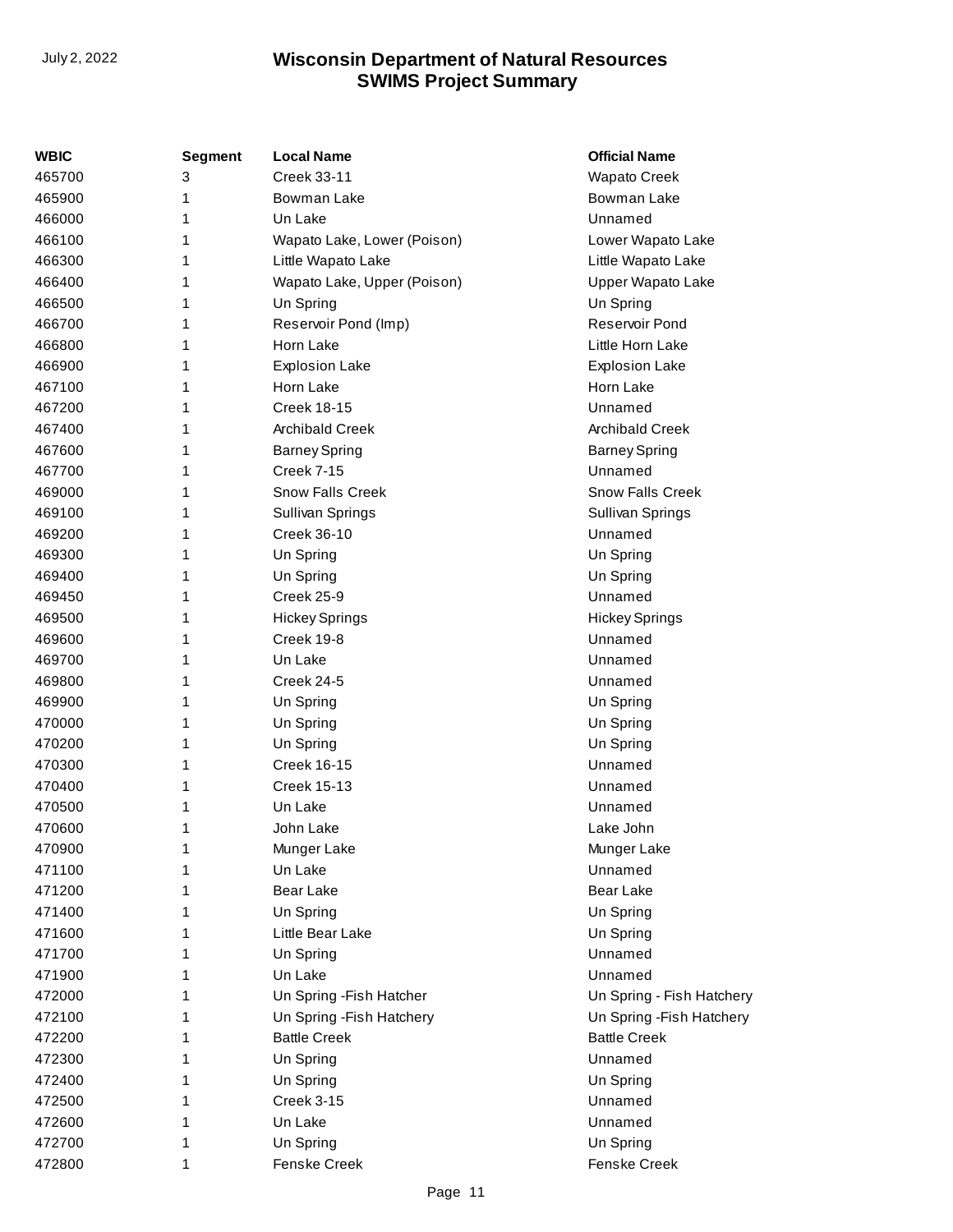| WBIC   | Segment | <b>Local Name</b>               | <b>Official Name</b>      |
|--------|---------|---------------------------------|---------------------------|
| 472800 | 2       | <b>Fenske Creek</b>             | <b>Fenske Creek</b>       |
| 472900 | 1       | Hidden Lake                     | <b>Hidden Lake</b>        |
| 473000 | 1       | Un Spring                       | Un Spring                 |
| 473100 | 1       | Un Spring                       | Un Spring                 |
| 473200 | 1       | Creek 9-13                      | Unnamed                   |
| 473300 | 1       | Un Spring                       | Un Spring                 |
| 473400 | 1       | <b>Knowles Creek</b>            | <b>Knowles Creek</b>      |
| 474100 | 1       | Creek 1-9d                      | <b>Pickerel Creek</b>     |
| 474100 | 2       | Creek 1-9a                      | <b>Pickerel Creek</b>     |
| 474200 | 1       | Creek 1-9a                      | Unnamed                   |
| 474600 | 1       | <b>Spring Lake</b>              | Spring Lake               |
| 474900 | 1       | <b>Pickerel Lake</b>            | <b>Pickerel Lake</b>      |
| 475000 | 1       | Little Pickerel Lake            | Little Pickerel Lake      |
| 480900 | 1       | South Branch Oconto River       | South Branch Oconto River |
| 480900 | 2       | South Branch Oconto River       | South Branch Oconto River |
| 480900 | 3       | South Branch Oconto River       | South Branch Oconto River |
| 480900 | 4       | South Branch Oconto River       | South Branch Oconto River |
| 480900 | 5       | South Branch Oconto River       | South Branch Oconto River |
| 481000 | 1       | Pecore Creek                    | Pecore Creek              |
| 481100 | 1       | <b>Hayes Creek</b>              | <b>Hayes Creek</b>        |
| 481300 | 1       | Un Lake                         | Unnamed                   |
| 481600 | 1       | Wiscobee Creek                  | Wiscobee Creek            |
| 481700 | 1       | Wiscobee Lake                   | Wiscobee Lake             |
| 481800 | 1       | Un Lake                         | Unnamed                   |
| 481850 | 1       | <b>Wiscobee Creek</b>           | Unnamed                   |
| 481900 | 1       | Grignon Lake                    | Grignon Lake              |
| 484700 | 1       | First South Branch Oconto River | First S Br Oconto River   |
| 484700 | 2       | First S Br Oconto River         | First S Br Oconto River   |
| 484800 | 2       | <b>Creek 31-11</b>              | Unnamed                   |
| 484900 | 1       | Creek 31-8                      | Unnamed                   |
| 485100 | 1       | <b>Temple Creek</b>             | <b>Temple Creek</b>       |
| 485200 | 1       | <b>Temple Lake</b>              | Temple Lake               |
| 485300 | 1       | Un Lake                         | Unnamed                   |
| 485400 | 1       | Pat Creek                       | Pat Creek                 |
| 485500 | 1       | Creek 7-13                      | Unnamed                   |
| 485700 | 1       | Pat Lake                        | Pat Lake                  |
| 485800 | 1       | <b>Creek 10-7</b>               | Unnamed                   |
| 485900 | 1       | Un Spring                       | Un Spring                 |
| 486000 | 1       | Camp 5 Lake                     | Camp Five Lake            |
| 486100 | 1       | <b>Winslow Creek</b>            | <b>Winslow Creek</b>      |
| 486200 | 1       | Winslow Lake (Long)             | <b>Winslow Lake</b>       |
| 486300 | 1       | Little Gillett Lake             | Little Gillett Lake       |
| 486400 | 1       | Big Gillett Lake (Gillett)      | <b>Gillett Lake</b>       |
| 486600 | 1       | Un Lake                         | Unnamed                   |
| 486700 | 1       | French Lake (Shay)              | French Lake               |
| 487000 | 1       | <b>Swansons Lake</b>            | <b>Swansons Lake</b>      |
| 487200 | 1       | Deep Lake                       | Deep Lake                 |
| 487300 | 1       | Far Lake                        | Far Lake                  |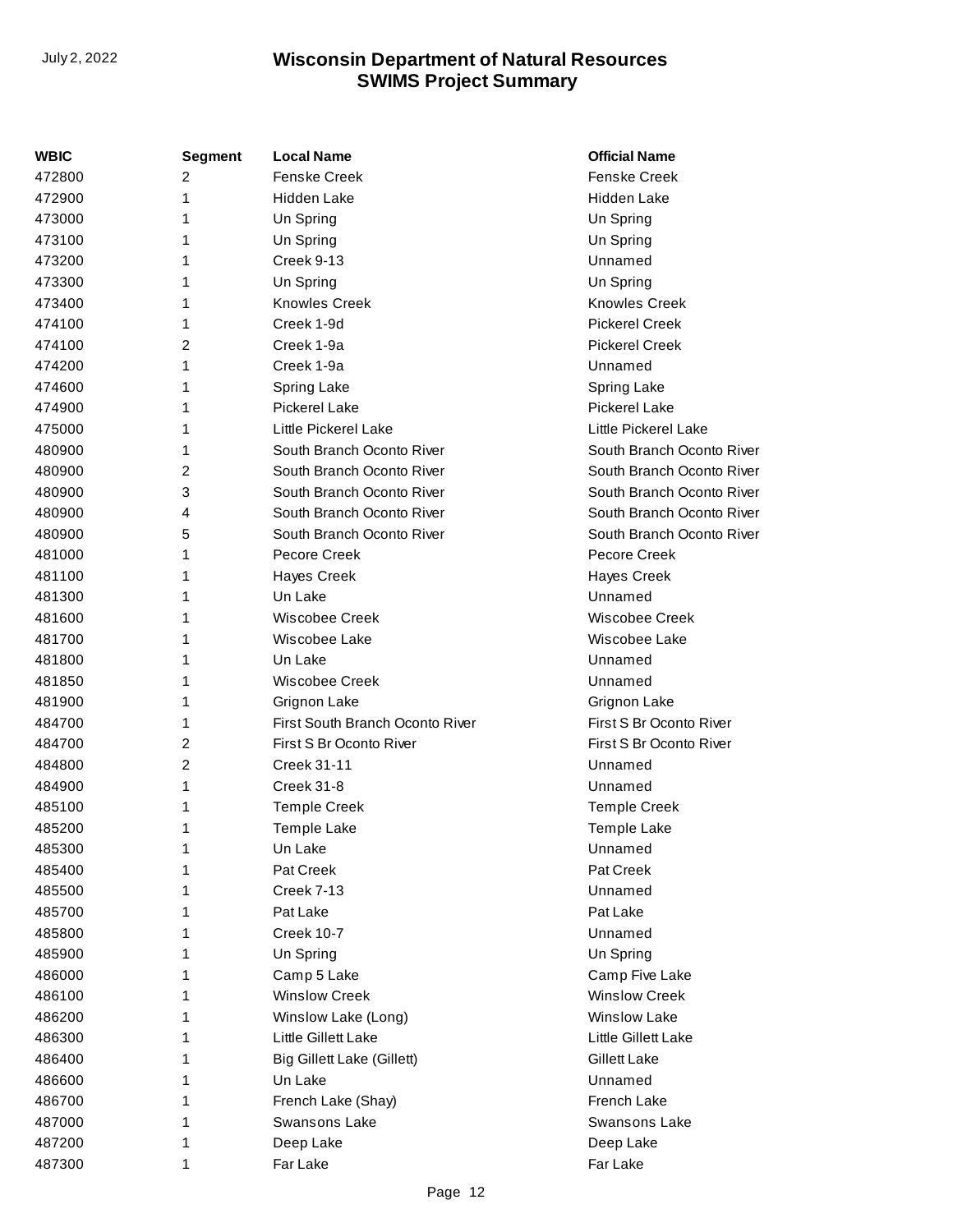| WBIC   | <b>Segment</b> | <b>Local Name</b>                | <b>Official Name</b>           |
|--------|----------------|----------------------------------|--------------------------------|
| 487400 | 1              | Camp Lake                        | Camp Lake                      |
| 487500 | 1              | Maiden Lake                      | Maiden Lake                    |
| 487700 | 1              | Little Maiden Lake               | Little Maiden Lake             |
| 487800 | 1              | Camp Lake                        | Un Spring                      |
| 487900 | 1              | Yavell Lake                      | Valley Lake                    |
| 488000 | 1              | <b>Creek 12-9</b>                | Unnamed                        |
| 488200 | 1              | Un Spring                        | Un Spring                      |
| 488300 | 1              | Un Lake                          | Unnamed                        |
| 488500 | 1              | Second South Branch Oconto River | Second S Br Oconto River       |
| 488500 | 2              | Second S Br Oconto River         | Second S Br Oconto River       |
| 488800 | 1              | <b>Shadow Creek</b>              | <b>Shadow Creek</b>            |
| 488900 | 1              | Shadow Lake                      | Shadow Lake                    |
| 489000 | 1              | Deadman Creek                    | Deadman Creek                  |
| 489200 | 1              | Lost Lake                        | Lost Lake                      |
| 489400 | 1              | Wades Lake                       | <b>Wades Lake</b>              |
| 489600 | 1              | Un Lake                          | Unnamed                        |
| 489700 | 1              | Deadman Lake                     | Deadman Lake                   |
| 489800 | 1              | Lower Island Lake                | Lower Island Lake              |
| 489900 | 1              | <b>Big Island Lake</b>           | <b>Big Island Lake</b>         |
| 490000 | 1              | <b>Upper Island Lake</b>         | <b>Upper Island Lake</b>       |
| 490100 | 1              | Quill Lake                       | Quill Lake                     |
| 490200 | 1              | <b>Creek 13-10</b>               | Unnamed                        |
| 490300 | 1              | <b>Creek 13-7</b>                | Unnamed                        |
| 490400 | 1              | Creek 14-3a                      | Unnamed                        |
| 490500 | 1              | Un Spring                        | Un Spring                      |
| 490600 | 1              | Creek 14-3c                      | Unnamed                        |
| 490700 | 1              | Un Spring                        | <b>Archibald Tower Springs</b> |
| 490900 | 1              | <b>Archibald Tower Springs</b>   | <b>Archibald Tower Springs</b> |
| 491000 | 1              | Upper Range Lake                 | Upper Range Lake               |
| 491100 | 1              | Lower Range Lake                 | Lower Range Lake               |
| 491300 | 1              | Un Spring                        | Un Spring                      |
| 491400 | 1              | Cedar Lake                       | Cedar Lake                     |
| 491500 | 1              | <b>Boulder Creek</b>             | <b>Boulder Creek</b>           |
| 491800 | 1              | <b>Boulder Lake</b>              | <b>Boulder Lake</b>            |
| 491900 | 1              | <b>Creek 15-12</b>               | Unnamed                        |
| 491900 | 2              | Unnamed Creek 15-12              | Unnamed                        |
| 492200 | 1              | <b>Creek 15-7</b>                | Unnamed                        |
| 492400 | 1              | Hills Pond Creek                 | Hills Pond Creek               |
| 492500 | 1              | Hills Pond                       | Hills Pond                     |
| 492550 | 1              | Creek 33-15                      | Unnamed                        |
| 492600 | 1              | Creek 33-14                      | Unnamed                        |
| 492800 | 1              | Un Lake                          | Unnamed                        |
| 492900 | 1              | Hells Acre Springs               | Hells Acre Springs             |
| 493100 | 1              | <b>Trout Lake</b>                | <b>Trout Lake</b>              |
| 493200 | 1              | Lake Kathleen                    | Lake Kathleen                  |
| 493300 | 1              | Creek 9-8                        | Unnamed                        |
| 493350 | 1              | Creek 9-7                        | Unnamed                        |
| 494800 | 1              | Perch Lake                       | Perch Lake                     |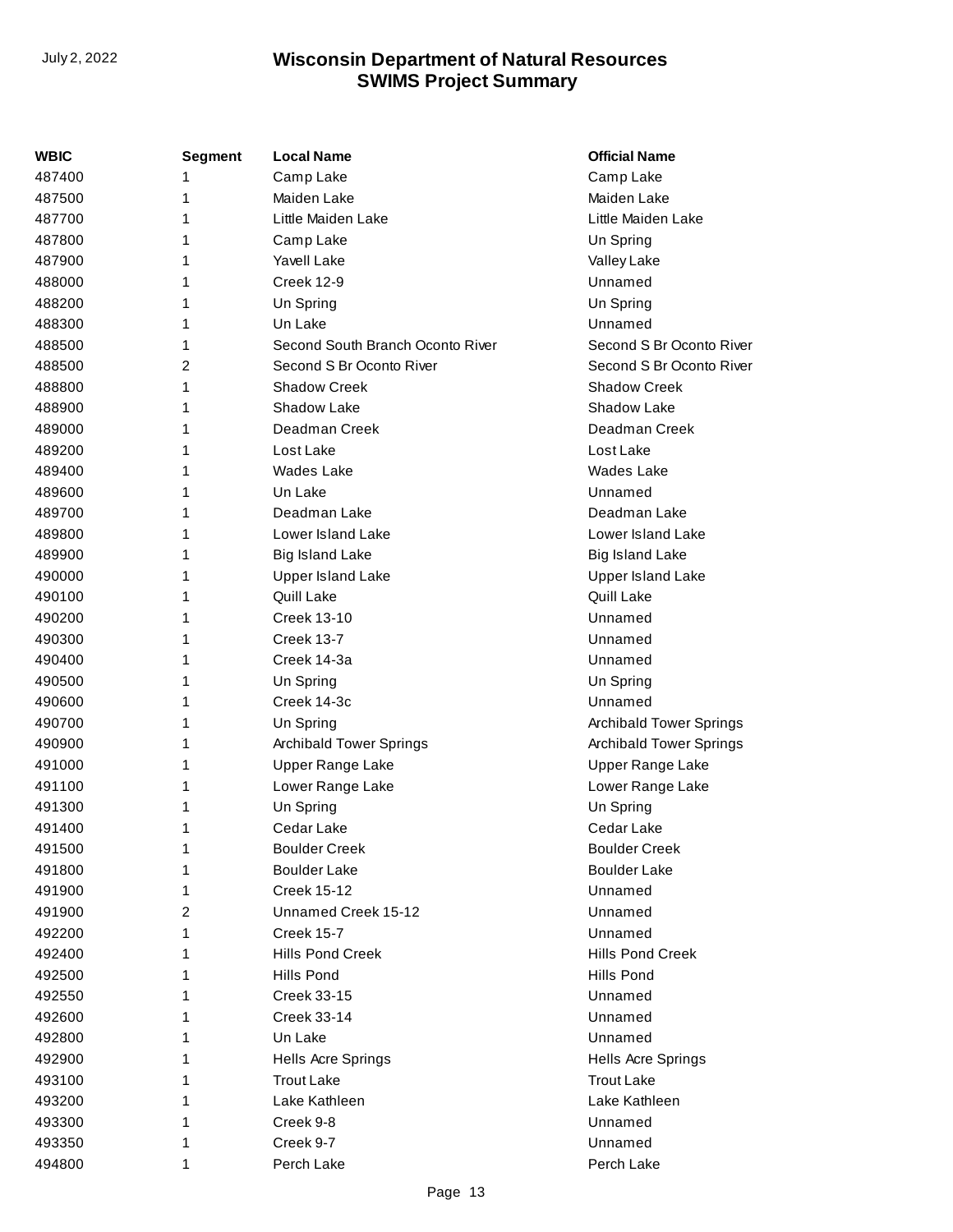| <b>WBIC</b> | <b>Segment</b> | <b>Local Name</b>          | <b>Official Name</b>      |
|-------------|----------------|----------------------------|---------------------------|
| 494900      | 1              | <b>Creek 30-5</b>          | Unnamed                   |
| 495000      | 1              | Un Spring                  | Un Spring                 |
| 495400      | 1              | Jones Creek                | Jones Creek               |
| 495500      | 1              | Creek 7-9                  | Unnamed                   |
| 495600      | 1              | Un Spring                  | Un Spring                 |
| 495700      | 1              | Un Spring                  | Un Spring                 |
| 495800      | 1              | Mary Creek                 | Mary Creek                |
| 496300      | 1              | Mary Lake                  | Mary Lake                 |
| 496400      | 1              | Creek 7-10                 | Unnamed                   |
| 496600      | 1              | Lower Jones Springs        | Jones Springs             |
| 496700      | 1              | <b>Upper Jones Springs</b> | Jones Springs             |
| 496800      | 1              | Un Spring                  | Un Spring                 |
| 497300      | 1              | Local Water                | Unnamed                   |
| 497400      | 1              | Local Water                | Unnamed                   |
| 497500      | 1              | Local Water                | Unnamed                   |
| 497600      | 1              | Thomas Slough              | Thomas Slough             |
| 497900      | 1              | Local Water                | Unnamed                   |
| 498113      | 1              | Un Lake                    | Unnamed                   |
| 499000      | 1              | Boundary Lake (Bass)       | <b>Boundary Lake</b>      |
| 500100      | 1              | Dell Lake (Spruce)         | Dell Lake                 |
| 500400      | 1              | Flower Lake (Grass)        | Flower Lake               |
| 500500      | 1              | Geise Lake (Mud)           | Giese Lake                |
| 504300      | 1              | Rost Lake                  | Rost Lake                 |
| 505000      | 1              | Un Lake                    | Unnamed                   |
| 505100      | 1              | Un Lake                    | Unnamed                   |
| 506300      | 1              | Un Lake                    | Unnamed                   |
| 506400      | 1              | Un Lake                    | Unnamed                   |
| 515100      | 1              | White Potato Lake          | <b>White Potato Lake</b>  |
| 515500      | 9              | Peshtigo River             | Peshtigo River            |
| 518300      | 1              | Montanna Lake              | Montana Lake              |
| 518400      | 1              | Messenger Creek            | Messenger Creek           |
| 518400      | 2              | Messenger Creek            | Messenger Creek           |
| 518400      | 3              | Messenger Creek            | Messenger Creek           |
| 518700      | 1              | <b>Unnamed Stream</b>      | Unnamed                   |
| 518800      | 1              | <b>Unnamed Stream</b>      | <b>Spring Creek</b>       |
| 518900      | 1              | <b>Unnamed Stream</b>      | Unnamed                   |
| 519000      | 1              | First Lake                 | <b>First Lake</b>         |
| 519100      | 1              | Second Lake                | Second Lake               |
| 519200      | 1              | Jocko Lake                 | Jocko Lake                |
| 519500      | 1              | Leigh Flowage (Lee Imp.)   | Leigh Flowage             |
| 519700      | 1              | Underwood Lake             | Underwood Lake            |
| 519800      | 1              | <b>Unnamed Stream</b>      | Unnamed                   |
| 519900      | 1              | <b>McDonald Creek</b>      | McDonald Creek            |
| 521000      | 2              | South Branch Beaver Creek  | South Branch Beaver Creek |
| 522100      | $\overline{2}$ | Murphy Creek               | Murphy Creek              |
| 523500      | 1              | Perch Lake                 | Perch Lake                |
| 523600      | 1              | <b>Whiskey Creek</b>       | <b>Whisky Creek</b>       |
| 524000      | 1              | Un Lake                    | Unnamed                   |
|             |                |                            |                           |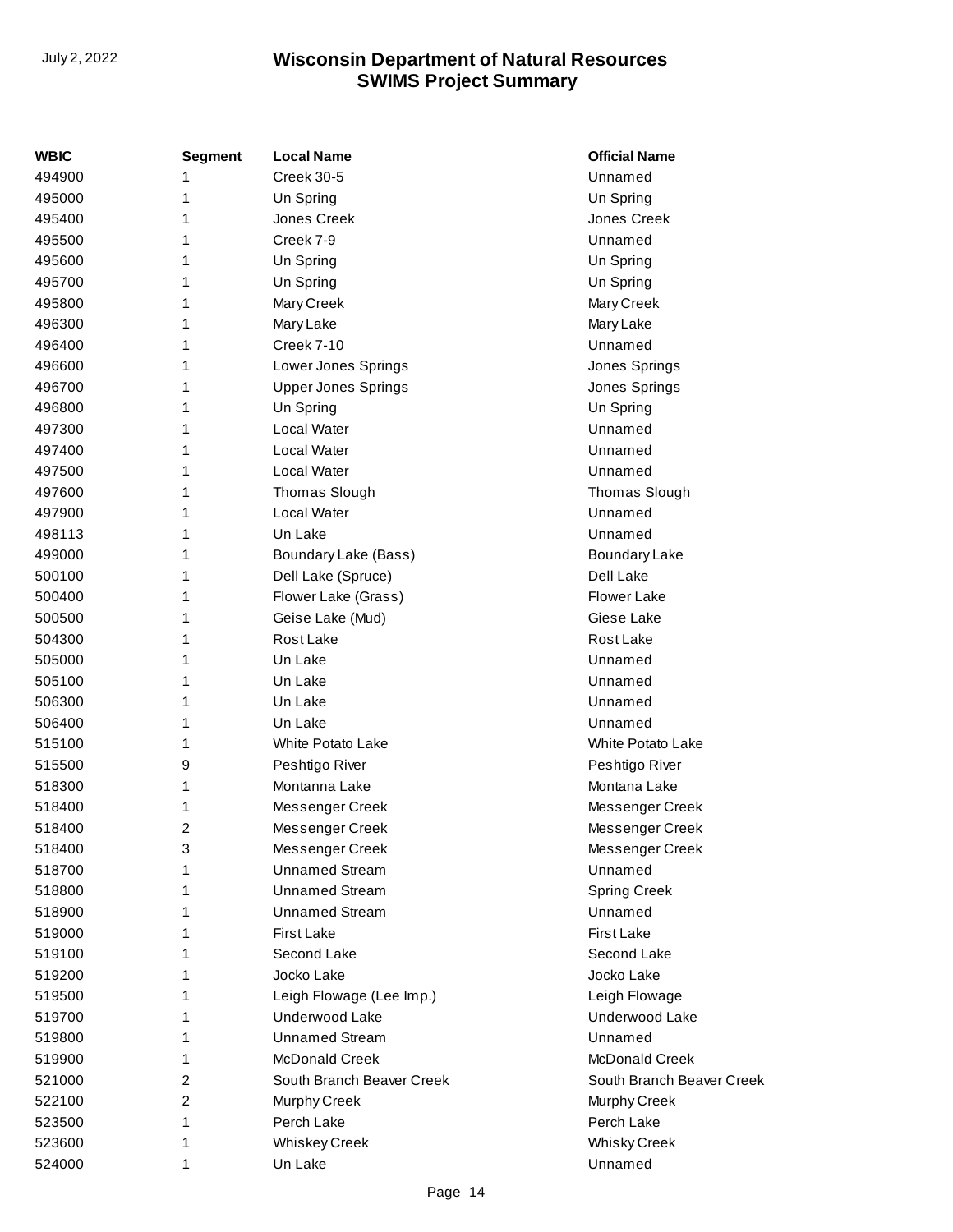| WBIC    | Segment | <b>Local Name</b>                        | <b>Official Name</b>      |
|---------|---------|------------------------------------------|---------------------------|
| 524400  | 1       | Creek 11-8                               | Unnamed                   |
| 535600  | 1       | North Work Thunder River                 | North Fork Thunder River  |
| 536300  | 1       | Creek 24-9                               | Unnamed                   |
| 536400  | 1       | <b>Creek 24-12</b>                       | Unnamed                   |
| 536600  | 1       | Creek 23-15                              | Unnamed                   |
| 536650  | 1       | <b>Creek 22-3</b>                        | Unnamed                   |
| 536900  | 1       | Creek 14-8                               | Unnamed                   |
| 537000  | 1       | <b>Creek 15-4</b>                        | Unnamed                   |
| 537100  | 1       | Un Spring                                | Un Spring                 |
| 537200  | 1       | <b>Creek 10-11</b>                       | Unnamed                   |
| 537300  | 2       | <b>East Thunder Creek</b>                | <b>East Thunder Creek</b> |
| 537400  | 1       | <b>Spring Creek</b>                      | <b>Spring Creek</b>       |
| 538100  | 1       | <b>West Thunder Creek</b>                | <b>West Thunder Creek</b> |
| 538200  | 1       | Un Spring                                | Un Spring                 |
| 538300  | 1       | Un Spring                                | Un Spring                 |
| 538400  | 1       | South Fork Thunder River                 | South Fork Thunder River  |
| 539000  | 1       | Ledge Lake (Pine)                        | Ledge Lake                |
| 539100  | 1       | Cedar Lake                               | Cedar Lake                |
| 539200  | 1       | <b>Forbes Creek</b>                      | <b>Forbes Creek</b>       |
| 539300  | 1       | <b>Forbes Spring</b>                     | <b>Forbes Spring</b>      |
| 539400  | 1       | Hay Creek                                | Hay Creek                 |
| 539500  | 1       | Un Spring                                | Un Spring                 |
| 539600  | 1       | Creek 2-2                                | Unnamed                   |
| 539700  | 1       | Creek 3-13                               | Unnamed                   |
| 540200  | 1       | Creek 9-2                                | Unnamed                   |
| 545400  | 1       | Caldron Falls Reservoir (Imp)            | Caldron Falls Reservoir*  |
| 545700  | 1       | Creek 12-4 T33n R17e                     | Unnamed                   |
| 545700  | 2       | Creek 12-4 T33n R17e                     | Unnamed                   |
| 545750  | 1       | <b>Creek 12-8</b>                        | Unnamed                   |
| 545900  | 1       | <b>McPhearson Creek</b>                  | McPearson Creek           |
| 545900  | 2       | Unnamed Creek 2-9                        | McPearson Creek           |
| 546100  | 1       | Lackawanna Lake                          | Lackawanna Lake           |
| 546400  | 1       | Creek 3-1                                | Unnamed                   |
| 546400  | 2       | Creek 3-1                                | Unnamed                   |
| 3000017 | 1       | <b>Unnamed Stream</b>                    | Unnamed                   |
| 3000018 | 1       | Local Water                              | Unnamed                   |
| 3000018 | 2       | Unnamed - no feature                     | Unnamed                   |
| 3000114 | 1       | <b>Unnamed Stream</b>                    | Unnamed                   |
| 3000202 | 1       | Little River Tributary (Aka Jones Creek) | Unnamed                   |
| 3000204 | 1       | Creek 12-4 T33n R17e                     | Unnamed                   |
| 3000207 | 1       | Creek 31-11                              | Unnamed                   |
| 3000210 | 1       | <b>Creek 12-13</b>                       | Unnamed                   |
| 3000264 |         | Creek 27-5 (T33n, R16e)                  | Unnamed                   |
| 3000265 |         | Creek 3-16 (T33n, R16e)                  | Unnamed                   |
| 3000402 |         | <b>Unnamed Stream</b>                    | Unnamed                   |
| 3000545 |         | Local Water                              | Unnamed                   |
| 3000546 |         | Local Water                              | Unnamed                   |
| 3000547 | 1       | <b>Unnamed Stream</b>                    | Unnamed                   |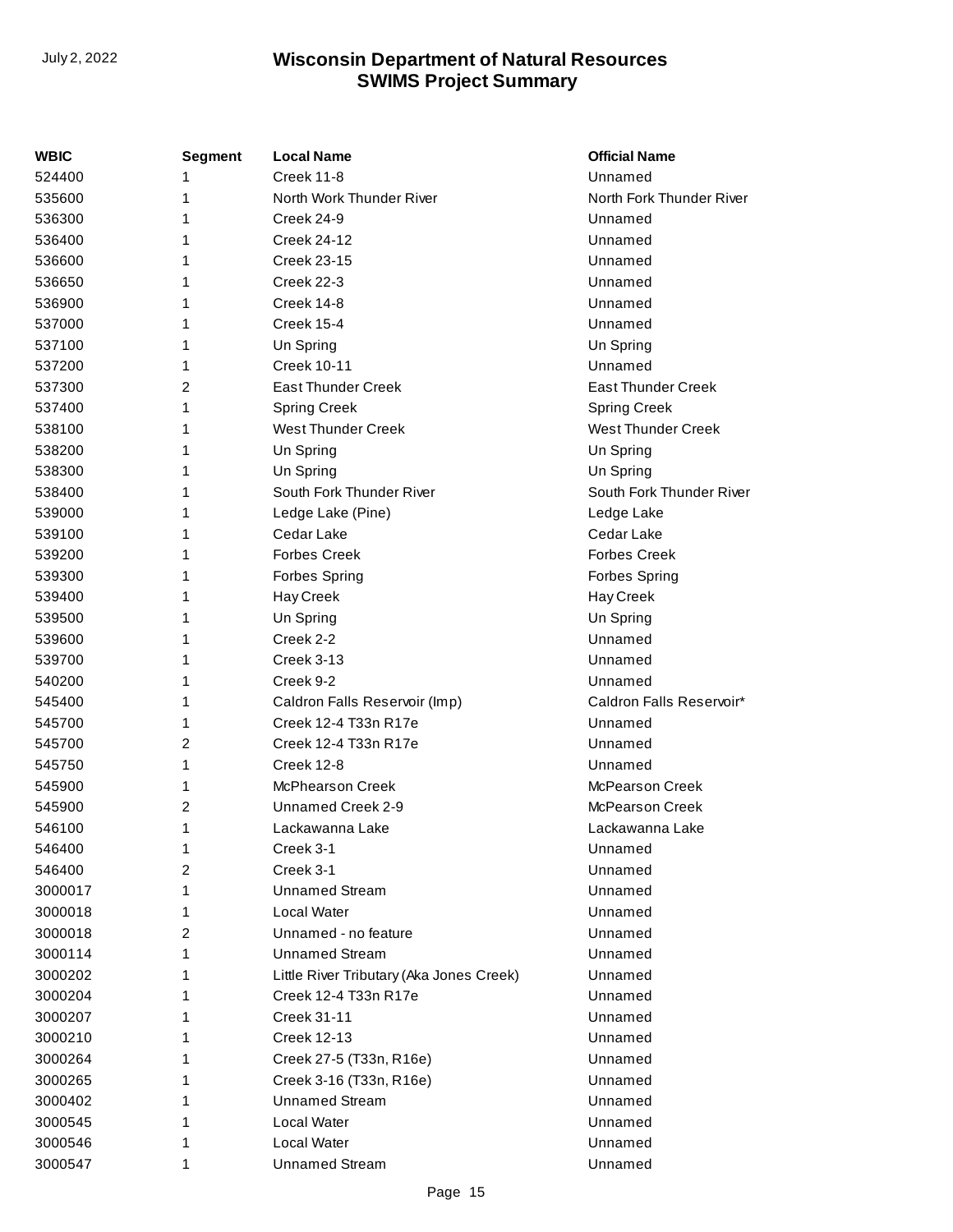| WBIC    | Segment | <b>Local Name</b>                        | <b>Official Name</b> |
|---------|---------|------------------------------------------|----------------------|
| 3000548 | 1       | <b>Unnamed Stream</b>                    | Unnamed              |
| 3000570 | 1       | <b>Tibbets Creek</b>                     | Unnamed              |
| 3000571 | 1       | <b>Unnamed Stream</b>                    | Unnamed              |
| 3000578 | 1       | Unnamed - no feature                     | Unnamed              |
| 3000578 | 2       | <b>Unnamed Stream</b>                    | Unnamed              |
| 3000579 | 1       | Local Water                              | Unnamed              |
| 3000582 | 1       | <b>Unnamed Stream</b>                    | Unnamed              |
| 3000583 | 1       | <b>Unnamed Stream</b>                    | Unnamed              |
| 3000584 | 1       | <b>Unnamed Stream</b>                    | Unnamed              |
| 3000585 | 1       | Unnamed Trib to the Little Suamico River | Unnamed              |
| 3000586 | 1       | Unnamed Stream                           | Unnamed              |
| 3000588 | 1       | <b>Unnamed Stream</b>                    | Unnamed              |
| 3000589 | 1       | <b>Unnamed Stream</b>                    | Unnamed              |
| 3000590 | 1       | Unnamed                                  | Unnamed              |
| 3000590 | 2       | <b>Unnamed Stream</b>                    | Unnamed              |
| 3000591 | 1       | <b>Unnamed Stream</b>                    | Unnamed              |
| 3000592 | 1       | <b>Unnamed Stream</b>                    | Unnamed              |
| 3000593 | 1       | <b>Unnamed Stream</b>                    | Unnamed              |
| 3000599 | 1       | Unnamed Trib to the Pensaukee River      | Unnamed              |
| 3000605 | 1       | Local Water                              | Unnamed              |
| 3000607 | 1       | Unnamed Stream                           | Unnamed              |
| 3000608 | 1       | Local Water                              | Unnamed              |
| 3000610 | 1       | <b>Unnamed Stream</b>                    | Unnamed              |
| 3000617 | 1       | Local Water                              | Unnamed              |
| 3000623 | 1       | Local Water                              | Unnamed              |
| 5006799 | 1       | Unnamed                                  | Unnamed              |
| 5008387 | 1       | Creek 32-5 T31n R17e                     | Unnamed              |
| 5010272 | 1       | <b>Unnamed Stream</b>                    | Unnamed              |
| 5010314 | 1       | Local Water                              | Unnamed              |
| 5010396 | 1       | <b>Unnamed Stream</b>                    | Unnamed              |
| 5010405 | 1       | Unnamed Stream                           | Unnamed              |
| 5010424 | 1       | <b>Unnamed Stream</b>                    | Unnamed              |
| 5010517 | 1       | <b>Unnamed Stream</b>                    | Unnamed              |
| 5010543 | 1       | <b>Unnamed Stream</b>                    | Unnamed              |
| 5010655 | 1       | Unnamed                                  | Unnamed              |
| 5010743 | 1       | Local Water                              | Unnamed              |
| 5010804 | 1       | <b>Unnamed Stream</b>                    | Unnamed              |
| 5010807 | 1       | <b>Unnamed Stream</b>                    | Unnamed              |
| 5010896 | 1       | <b>Unnamed Stream</b>                    | Unnamed              |
| 5010898 | 1       | <b>Unnamed Stream</b>                    | Unnamed              |
| 5010942 | 1       | <b>Unnamed Stream</b>                    | Unnamed              |
| 5010951 | 1       | <b>Unnamed Stream</b>                    | Unnamed              |
| 5010988 | 1       | Unnamed                                  | Unnamed              |
| 5011008 | 1       | <b>Unnamed Stream</b>                    | Unnamed              |
| 5011019 | 1       | <b>Unnamed Stream</b>                    | Unnamed              |
| 5011100 | 1       | <b>Unnamed Stream</b>                    | Unnamed              |
| 5011114 | 1       | <b>Unnamed Stream</b>                    | Unnamed              |
| 5011156 | 1       | <b>Unnamed Stream</b>                    | Unnamed              |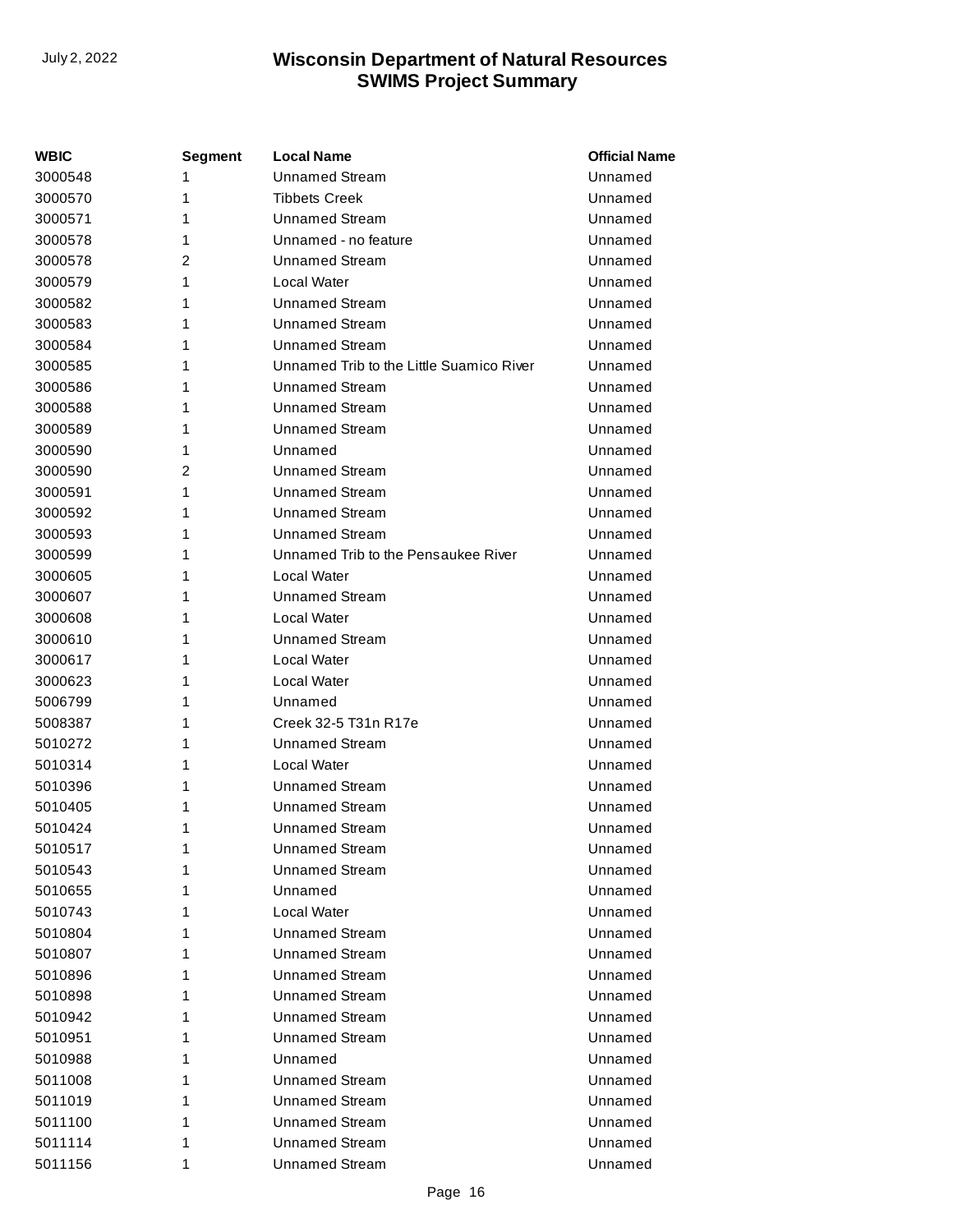| <b>WBIC</b> | <b>Segment</b> | <b>Local Name</b>     | <b>Official Name</b> |
|-------------|----------------|-----------------------|----------------------|
| 5011199     | 1              | <b>Unnamed Stream</b> | Unnamed              |
| 5011234     | 1              | <b>Unnamed Stream</b> | Unnamed              |
| 5011259     | 1              | <b>Unnamed Stream</b> | Unnamed              |
| 5011268     | 1              | <b>Unnamed Stream</b> | Unnamed              |
| 5011272     | 1              | <b>Unnamed Stream</b> | Unnamed              |
| 5011313     | 1              | <b>Unnamed Stream</b> | Unnamed              |
| 5011367     | 1              | <b>Unnamed Stream</b> | Unnamed              |
| 5011388     | 1              | <b>Unnamed Stream</b> | Unnamed              |
| 5011429     | 1              | <b>Unnamed Stream</b> | Unnamed              |
| 5011490     | 1              | <b>Unnamed Stream</b> | Unnamed              |
| 5011498     | 1              | <b>Unnamed Stream</b> | Unnamed              |
| 5011518     | 1              | <b>Unnamed Stream</b> | Unnamed              |
| 5011526     | 1              | <b>Unnamed Stream</b> | Unnamed              |
| 5011534     | 1              | <b>Unnamed Stream</b> | Unnamed              |
| 5011539     | 1              | <b>Unnamed Stream</b> | Unnamed              |
| 5011540     | 1              | <b>Unnamed Stream</b> | Unnamed              |
| 5011542     | 1              | <b>Splinter Creek</b> | Unnamed              |
| 5011562     | 1              | <b>Unnamed Stream</b> | Unnamed              |
| 5011568     | 1              | <b>Unnamed Stream</b> | Unnamed              |
| 5011589     | 1              | <b>Unnamed Stream</b> | Unnamed              |
| 5011611     | 1              | <b>Unnamed Stream</b> | Unnamed              |
| 5011619     | 1              | <b>Unnamed Stream</b> | Unnamed              |
| 5011631     | 1              | <b>Unnamed Stream</b> | Unnamed              |
| 5011677     | 1              | <b>Unnamed Stream</b> | Unnamed              |
| 5011693     | 1              | <b>Unnamed Stream</b> | Unnamed              |
| 5011709     | 1              | <b>Unnamed Stream</b> | Unnamed              |
| 5011712     | 1              | <b>Unnamed Stream</b> | Unnamed              |
| 5011740     | 1              | <b>Unnamed Stream</b> | Unnamed              |
| 5011746     | 1              | <b>Unnamed Stream</b> | Unnamed              |
| 5011769     | 1              | <b>Unnamed Stream</b> | Unnamed              |
| 5011800     | 1              | <b>Unnamed Stream</b> | Unnamed              |
| 5011853     | 1              | <b>Unnamed Stream</b> | Unnamed              |
| 5011863     | 1              | <b>Unnamed Stream</b> | Unnamed              |
| 5011865     | 1              | <b>Unnamed Stream</b> | Unnamed              |
| 5011873     | 1              | <b>Unnamed Stream</b> | Unnamed              |
| 5011900     | 1              | Unnamed Stream        | Unnamed              |
| 5011910     | 1              | <b>Unnamed Stream</b> | Unnamed              |
| 5011915     | 1              | <b>Unnamed Stream</b> | Unnamed              |
| 5011919     | 1              | <b>Unnamed Stream</b> | Unnamed              |
| 5011944     | 1              | <b>Unnamed Stream</b> | Unnamed              |
| 5011953     | 1              | <b>Unnamed Stream</b> | Unnamed              |
| 5012019     | 1              | <b>Unnamed Stream</b> | Unnamed              |
| 5012021     | 1              | <b>Unnamed Stream</b> | Unnamed              |
| 5012028     | 1              | Unnamed               | Unnamed              |
| 5012033     | 1              | Unnamed Stream        | Unnamed              |
| 5012039     | 1              | <b>Unnamed Stream</b> | Unnamed              |
| 5012082     | 1              | <b>Unnamed Stream</b> | Unnamed              |
| 5012099     | 1              | <b>Unnamed Stream</b> | Unnamed              |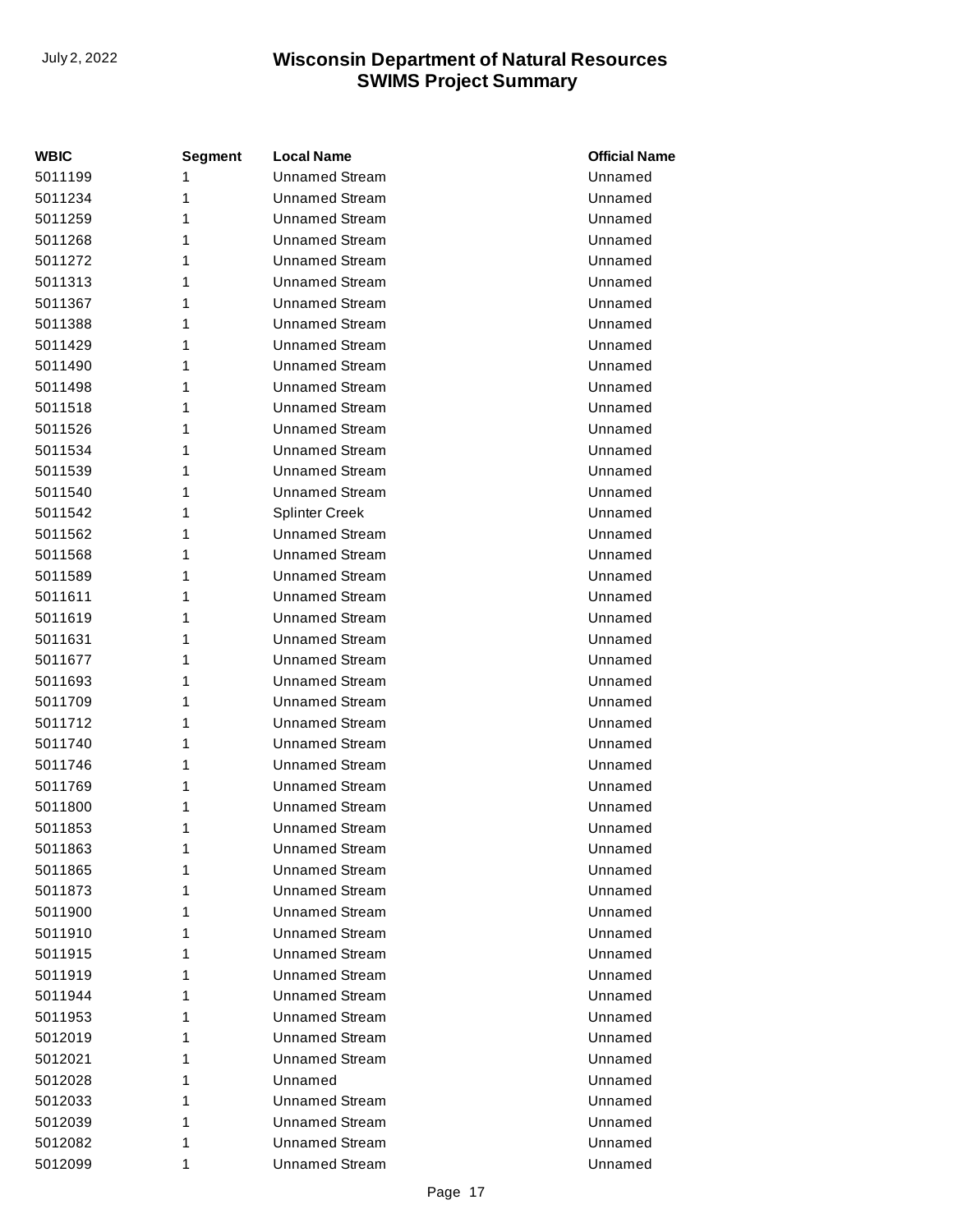| <b>WBIC</b> | <b>Segment</b> | <b>Local Name</b>     | <b>Official Name</b> |
|-------------|----------------|-----------------------|----------------------|
| 5012109     | 1              | <b>Unnamed Stream</b> | Unnamed              |
| 5012113     | 1              | <b>Unnamed Stream</b> | Unnamed              |
| 5012120     | 1              | <b>Unnamed Stream</b> | Unnamed              |
| 5012147     | 1              | <b>Unnamed Stream</b> | Unnamed              |
| 5012151     | 1              | <b>Unnamed Stream</b> | Unnamed              |
| 5012153     | 1              | <b>Unnamed Stream</b> | Unnamed              |
| 5012160     | 1              | <b>Unnamed Stream</b> | Unnamed              |
| 5012170     | 1              | <b>Unnamed Stream</b> | Unnamed              |
| 5012178     | 1              | <b>Unnamed Stream</b> | Unnamed              |
| 5012208     | 1              | <b>Unnamed Stream</b> | Unnamed              |
| 5012277     | 1              | <b>Unnamed Stream</b> | Unnamed              |
| 5012305     | 1              | <b>Unnamed Stream</b> | Unnamed              |
| 5012311     | 1              | <b>Unnamed Stream</b> | Unnamed              |
| 5012355     | 1              | <b>Unnamed Stream</b> | Unnamed              |
| 5012368     | 1              | <b>Unnamed Stream</b> | Unnamed              |
| 5012448     | 1              | <b>Unnamed Stream</b> | Unnamed              |
| 5012451     | 1              | <b>Unnamed Stream</b> | Unnamed              |
| 5012477     | 1              | <b>Unnamed Stream</b> | Unnamed              |
| 5012484     | 1              | <b>Unnamed Stream</b> | Unnamed              |
| 5012580     | 1              | <b>Unnamed Stream</b> | Unnamed              |
| 5012597     | 1              | <b>Unnamed Stream</b> | Unnamed              |
| 5012623     | 1              | <b>Unnamed Stream</b> | Unnamed              |
| 5012653     | 1              | <b>Unnamed Stream</b> | Unnamed              |
| 5012746     | 1              | Local Water           | Unnamed              |
| 5012767     | 1              | Local Water           | Unnamed              |
| 5012939     | 1              | Local Water           | Unnamed              |
| 5013348     | 1              | <b>Unnamed Stream</b> | Unnamed              |
| 5013380     | 1              | Unnamed Stream        | Unnamed              |
| 5013396     | 1              | <b>Unnamed Stream</b> | Unnamed              |
| 5013416     | 1              | <b>Unnamed Stream</b> | Unnamed              |
| 5013418     | 1              | <b>Unnamed Stream</b> | Unnamed              |
| 5013496     | 1              | <b>Unnamed Stream</b> | Unnamed              |
| 5013498     | 1              | <b>Unnamed Stream</b> | Unnamed              |
| 5013529     | 1              | <b>Unnamed Stream</b> | Unnamed              |
| 5013574     | 1              | <b>Unnamed Stream</b> | Unnamed              |
| 5013621     | 1              | Unnamed Stream        | Unnamed              |
| 5013631     | 1              | Unnamed Stream        | Unnamed              |
| 5013633     | 1              | Local Water           | Unnamed              |
| 5013687     | 1              | Unnamed Stream        | Unnamed              |
| 5013743     | 1              | <b>Unnamed Stream</b> | Unnamed              |
| 5013759     | 1              | <b>Unnamed Stream</b> | Unnamed              |
| 5013806     | 1              | <b>Unnamed Stream</b> | Unnamed              |
| 5013825     | 1              | <b>Unnamed Stream</b> | Unnamed              |
| 5013857     | 1              | Unnamed Stream        | Unnamed              |
| 5013864     | 1              | Unnamed Stream        | Unnamed              |
| 5013881     | 1              | <b>Unnamed Stream</b> | Unnamed              |
| 5013931     | 1              | <b>Unnamed Stream</b> | Unnamed              |
| 5013940     | 1              | <b>Unnamed Stream</b> | Unnamed              |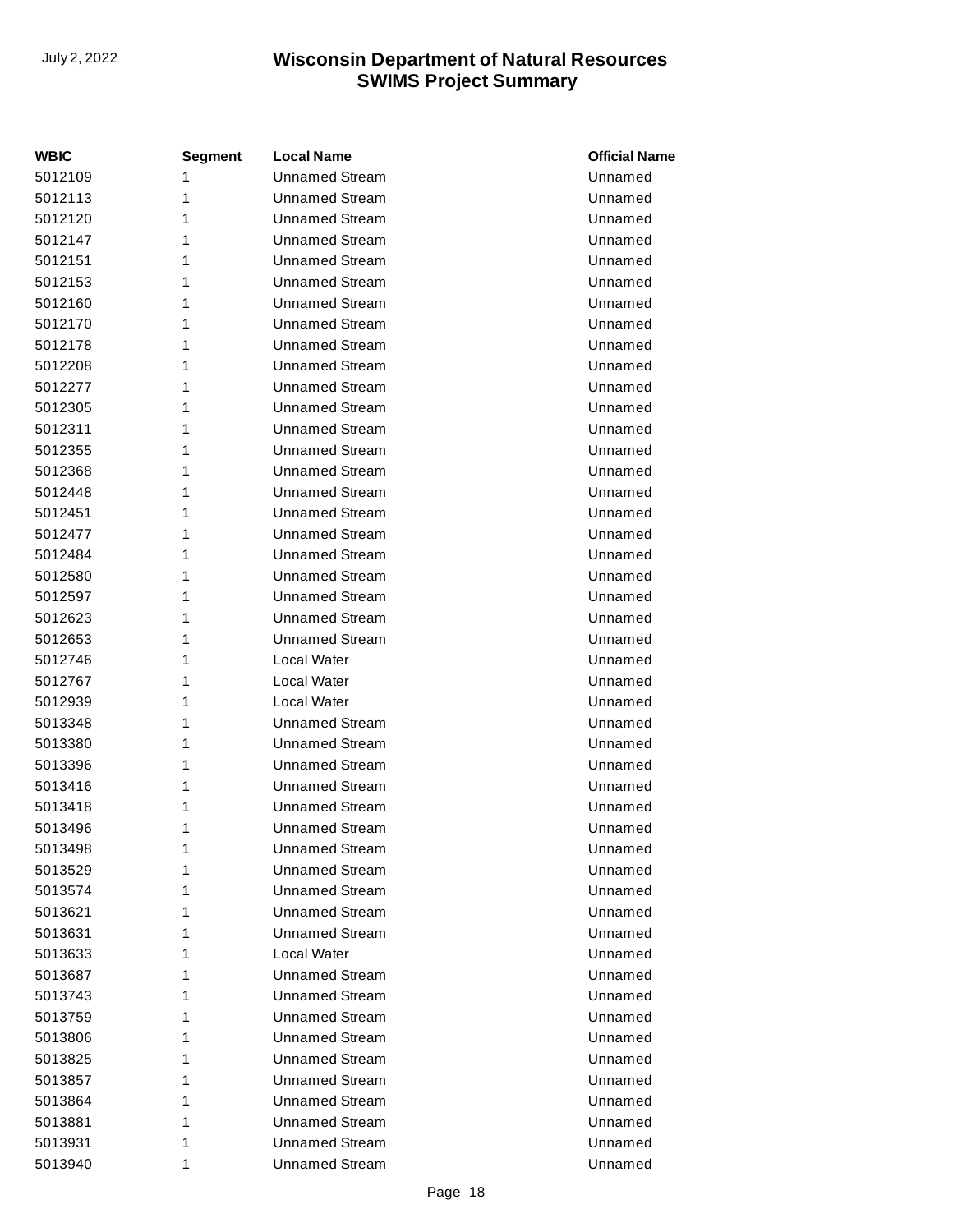| <b>WBIC</b> | <b>Segment</b> | <b>Local Name</b>     | <b>Official Name</b> |
|-------------|----------------|-----------------------|----------------------|
| 5013949     | 1              | <b>Unnamed Stream</b> | Unnamed              |
| 5013956     | 1              | <b>Unnamed Stream</b> | Unnamed              |
| 5014020     | 1              | <b>Unnamed Stream</b> | Unnamed              |
| 5014031     | 1              | <b>Unnamed Stream</b> | Unnamed              |
| 5014050     | 1              | <b>Unnamed Stream</b> | Unnamed              |
| 5014076     | 1              | <b>Unnamed Stream</b> | Unnamed              |
| 5014112     | 1              | <b>Unnamed Stream</b> | Unnamed              |
| 5014131     | 1              | <b>Unnamed Stream</b> | Unnamed              |
| 5014135     | 1              | <b>Unnamed Stream</b> | Unnamed              |
| 5014150     | 1              | <b>Unnamed Stream</b> | Unnamed              |
| 5014156     | 1              | <b>Unnamed Stream</b> | Unnamed              |
| 5014175     | 1              | <b>Unnamed Stream</b> | Unnamed              |
| 5014252     | 1              | <b>Unnamed Stream</b> | Unnamed              |
| 5014355     | 1              | <b>Unnamed Stream</b> | Unnamed              |
| 5014442     | 1              | <b>Unnamed Stream</b> | Unnamed              |
| 5014456     | 1              | <b>Unnamed Stream</b> | Unnamed              |
| 5014487     | 1              | <b>Unnamed Stream</b> | Unnamed              |
| 5014493     | 1              | <b>Unnamed Stream</b> | Unnamed              |
| 5014494     | 1              | <b>Unnamed Stream</b> | Unnamed              |
| 5014524     | 1              | <b>Unnamed Stream</b> | Unnamed              |
| 5014534     | 1              | <b>Unnamed Stream</b> | Unnamed              |
| 5014562     | 1              | <b>Unnamed Stream</b> | Unnamed              |
| 5014568     | 1              | <b>Unnamed Stream</b> | Unnamed              |
| 5014649     | 1              | <b>Unnamed Stream</b> | Unnamed              |
| 5014754     | 1              | <b>Unnamed Stream</b> | Unnamed              |
| 5014892     | 1              | <b>Unnamed Stream</b> | Unnamed              |
| 5014962     | 1              | <b>Unnamed Stream</b> | Unnamed              |
| 5524102     | 1              | Local Water           | Unnamed              |
| 5524224     | 1              | Local Water           | Unnamed              |
| 5524390     | 1              | Unamed                | Unnamed              |
| 5524665     | 1              | Local Water           | Unnamed              |
| 5524988     | 1              | Local Water           | Unnamed              |
| 5525250     | 1              | Local Water           | Unnamed              |
| 5525369     | 1              | Local Water           | Unnamed              |
| 5525993     | 1              | Local Water           | Unnamed              |
| 5526381     | 1              | Local Water           | Unnamed              |
| 5526403     | 1              | Local Water           | Unnamed              |
| 5526856     | 1              | Local Water           | Unnamed              |
| 5527753     | 1              | Local Water           | Unnamed              |
| 5527783     | 1              | Local Water           | Unnamed              |
| 5528503     | 1              | Local Water           | Unnamed              |
| 5528607     | 1              | Local Water           | Unnamed              |
| 5529365     | 1              | Local Water           | Unnamed              |
| 5529562     | 1              | Local Water           | Unnamed              |
| 5530416     | 1              | Unnamed               | Unnamed              |
| 5530475     | 1              | Local Water           | Unnamed              |
| 5530828     | 1              | Local Water           | Unnamed              |
| 5532480     | 1              | Second Lak            | Second Lake          |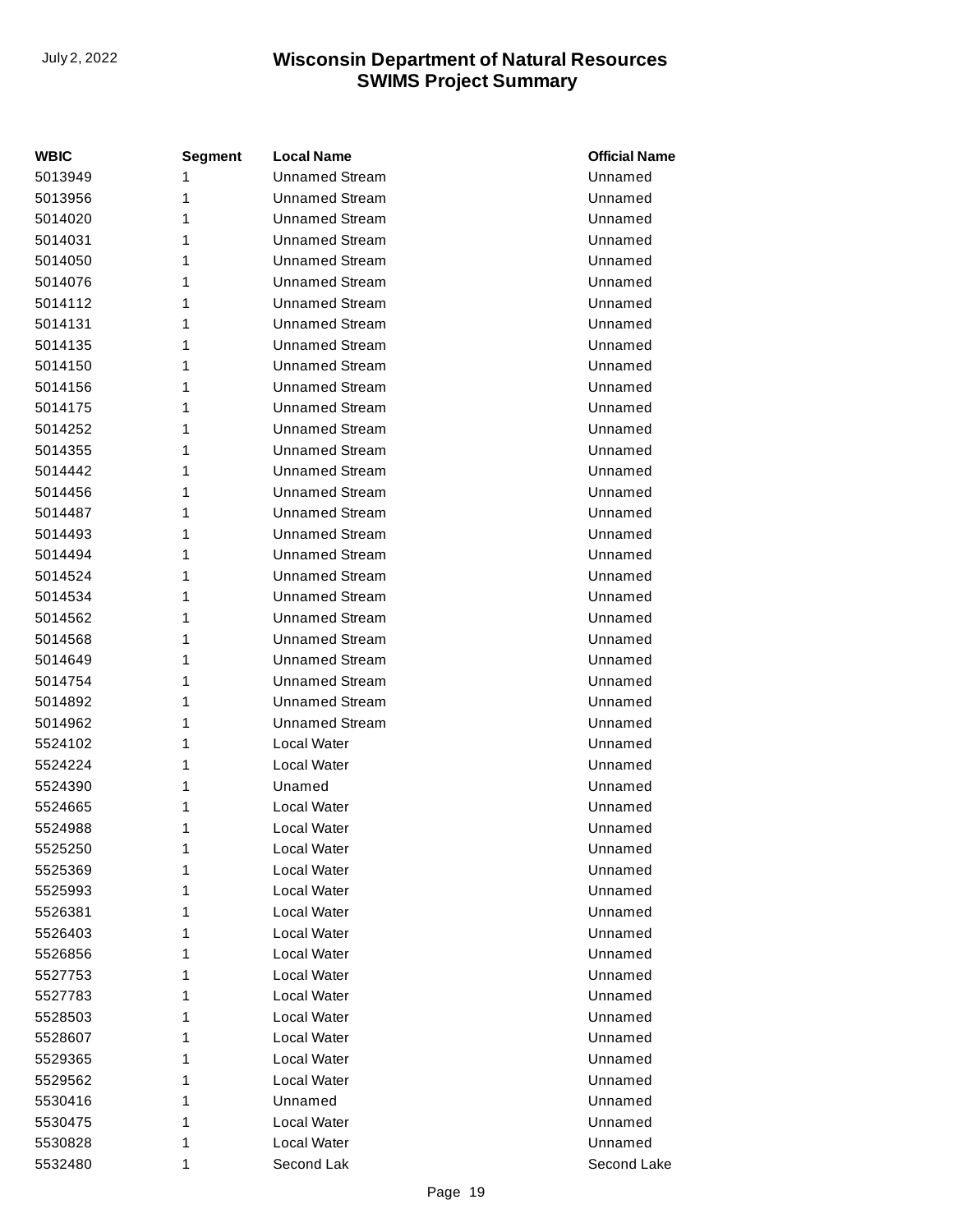| <b>WBIC</b> | <b>Segment</b> | <b>Local Name</b> | <b>Official Name</b> |
|-------------|----------------|-------------------|----------------------|
| 5532600     | 1              | Local Water       | Unnamed              |
| 5532835     | 1              | Unnamed           | Unnamed              |
| 5533099     | 1              | Local Water       | Unnamed              |
| 5533422     | 1              | Local Water       | Unnamed              |
| 5533786     | 1              | Local Water       | Unnamed              |
| 5533971     | 1              | Local Water       | Unnamed              |
| 5534059     | 1              | Local Water       | Unnamed              |
| 5534061     | 1              | Local Water       | Unnamed              |
| 5534529     | 1              | Local Water       | Unnamed              |
| 5535456     | 1              | Local Water       | Unnamed              |
| 5535467     | 1              | Local Water       | Unnamed              |
| 5535768     | 1              | Local Water       | Unnamed              |
| 5535925     | 1              | Local Water       | Unnamed              |
| 5535939     | 1              | Local Water       | Unnamed              |
| 5535966     | 1              | Local Water       | Unnamed              |
| 5536141     | 1              | Local Water       | Unnamed              |
| 5536296     | 1              | Local Water       | Unnamed              |
| 5536381     | 1              | Local Water       | Unnamed              |
| 5536418     | 1              | Local Water       | Unnamed              |
| 5536579     | 1              | Local Water       | Unnamed              |
| 5536588     | 1              | Local Water       | Unnamed              |
| 5536599     | 1              | Local Water       | Unnamed              |
| 5536761     | 1              | Local Water       | Unnamed              |
| 5537971     | 1              | Local Water       | Unnamed              |
| 5538035     | 1              | Local Water       | Unnamed              |
| 5538137     | 1              | Local Water       | Unnamed              |
| 5538169     | 1              | Local Water       | Unnamed              |
| 5538281     | 1              | Local Water       | Unnamed              |
| 5538293     | 1              | Local Water       | Unnamed              |
| 5538314     | 1              | Local Water       | Unnamed              |
| 5538322     | 1              | Local Water       | Unnamed              |
| 5539231     | 1              | Local Water       | Unnamed              |
| 5539306     | 1              | Local Water       | Unnamed              |
| 5539311     | 1              | Local Water       | Unnamed              |
| 5540084     | 1              | Local Water       | Unnamed              |
| 5541490     | 1              | Unnamed Lake      | Unnamed              |
| 5541495     | 1              | Unnamed           | Unnamed              |
| 5584324     | 1              | Local Water       | Unnamed              |
| 5584371     | 1              | Unamed            | Unnamed              |
| 5584373     | 1              | Local Water       | Unnamed              |
| 5584374     | 1              | Local Water       | Unnamed              |
| 5584375     | 1              | Local Water       | Unnamed              |
| 5590900     | 1              | Local Water       | Unnamed              |
| 5590954     | 1              | Local Water       | Unnamed              |
| 5591937     | 1              | Local Water       | Unnamed              |

**Lab Account Codes**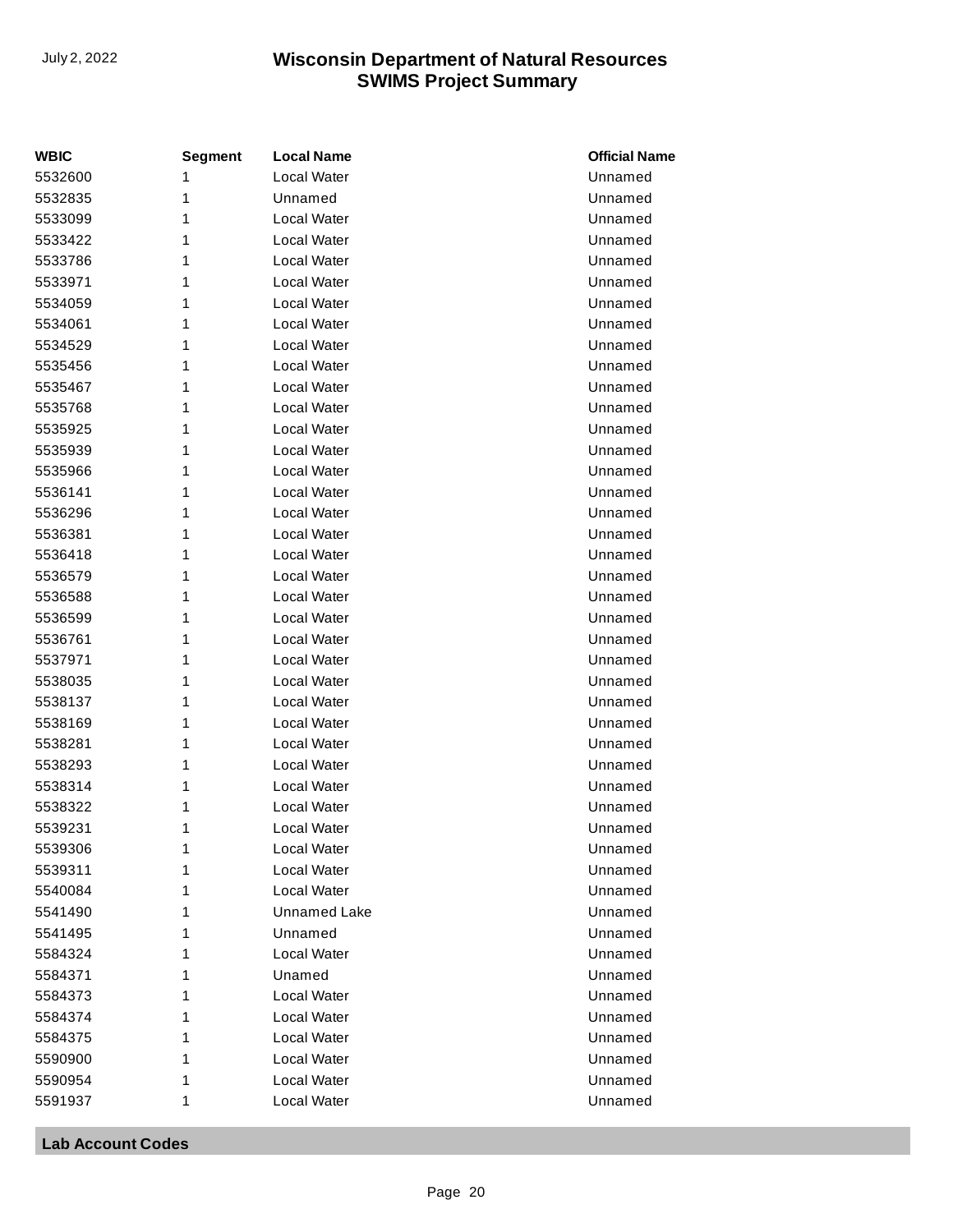| <b>Account Code</b>                                                                                                                                        | <b>Description</b> |                                                                                                                                                                                                                                                                                                                                                                                                                                                                                                                                                                                                                                                                                                                                                                                                                                                                                                                                                                                                                                                                                                                                                                                                                                                                                                                                                                                                                                                                                                                                                 |                   |                                          |                     | <b>Start Date</b>              | <b>End Date</b> |
|------------------------------------------------------------------------------------------------------------------------------------------------------------|--------------------|-------------------------------------------------------------------------------------------------------------------------------------------------------------------------------------------------------------------------------------------------------------------------------------------------------------------------------------------------------------------------------------------------------------------------------------------------------------------------------------------------------------------------------------------------------------------------------------------------------------------------------------------------------------------------------------------------------------------------------------------------------------------------------------------------------------------------------------------------------------------------------------------------------------------------------------------------------------------------------------------------------------------------------------------------------------------------------------------------------------------------------------------------------------------------------------------------------------------------------------------------------------------------------------------------------------------------------------------------------------------------------------------------------------------------------------------------------------------------------------------------------------------------------------------------|-------------------|------------------------------------------|---------------------|--------------------------------|-----------------|
| <b>Forms</b>                                                                                                                                               |                    |                                                                                                                                                                                                                                                                                                                                                                                                                                                                                                                                                                                                                                                                                                                                                                                                                                                                                                                                                                                                                                                                                                                                                                                                                                                                                                                                                                                                                                                                                                                                                 |                   |                                          |                     |                                |                 |
| <b>Form Code</b>                                                                                                                                           | <b>Form Name</b>   |                                                                                                                                                                                                                                                                                                                                                                                                                                                                                                                                                                                                                                                                                                                                                                                                                                                                                                                                                                                                                                                                                                                                                                                                                                                                                                                                                                                                                                                                                                                                                 |                   |                                          |                     |                                |                 |
| <b>Methods</b>                                                                                                                                             |                    |                                                                                                                                                                                                                                                                                                                                                                                                                                                                                                                                                                                                                                                                                                                                                                                                                                                                                                                                                                                                                                                                                                                                                                                                                                                                                                                                                                                                                                                                                                                                                 |                   |                                          |                     |                                |                 |
| <b>Method Code</b>                                                                                                                                         |                    | <b>Description</b>                                                                                                                                                                                                                                                                                                                                                                                                                                                                                                                                                                                                                                                                                                                                                                                                                                                                                                                                                                                                                                                                                                                                                                                                                                                                                                                                                                                                                                                                                                                              |                   |                                          |                     |                                |                 |
| <b>Fieldwork Events</b>                                                                                                                                    |                    |                                                                                                                                                                                                                                                                                                                                                                                                                                                                                                                                                                                                                                                                                                                                                                                                                                                                                                                                                                                                                                                                                                                                                                                                                                                                                                                                                                                                                                                                                                                                                 |                   |                                          |                     |                                |                 |
| <b>Start Date</b>                                                                                                                                          | <b>Status</b>      | <b>Field ID</b>                                                                                                                                                                                                                                                                                                                                                                                                                                                                                                                                                                                                                                                                                                                                                                                                                                                                                                                                                                                                                                                                                                                                                                                                                                                                                                                                                                                                                                                                                                                                 | <b>Station ID</b> |                                          | <b>Station Name</b> |                                |                 |
| <b>Documents</b>                                                                                                                                           |                    |                                                                                                                                                                                                                                                                                                                                                                                                                                                                                                                                                                                                                                                                                                                                                                                                                                                                                                                                                                                                                                                                                                                                                                                                                                                                                                                                                                                                                                                                                                                                                 |                   |                                          |                     |                                |                 |
| Title<br>Oconto County Lakes Survey<br>Results<br>Operational Strategy and<br>Plan for Surface Water<br>Management and Protection<br>in Oconto County 2018 |                    | <b>Description</b><br>In spring 2017, as part of the Oconto<br>Lakes Study and Planning Project, a<br>survey was conducted by Dr. Aaron<br>Thompson from UW-Stevens Point.<br>Much of the survey information<br>presented in this document originated<br>from his report. The survey was sent<br>to 870 property owners throughout the<br>county to obtain their viewpoints about<br>Oconto County lakes. A 45.8%<br>response rate, totaling 400<br>responses, was received. Nearly<br>equal representation was provided by<br>landowners from agricultural, forestry,<br>rural residential, and urban areas. A<br>high percentage of respondents<br>indicated that their primary residence<br>is in Oconto County and that they have<br>spent a majority of their lives in the<br>county. A majority of the respondents<br>did not live on or near water<br>This strategy and plan is designed to Center for Watershed 01/01/2018<br>provide guidance on the county and its Science & Education,<br>partner is roles in maintaining healthy University of<br>waterbodies throughout the county.<br>Deliberate management and<br>protection of the lake and rivers is<br>necessary to maintain them in a<br>healthy and desirable state. Impacts<br>to the waterbodies may originate in<br>their watershed or on the shorelands.<br>Cumulatively, a number of activities on<br>the landscape can contribute to<br>objectionable impacts to these<br>waterways; however, there are ways to<br>reduce or even eliminate many of<br>these impacts. |                   | <b>Author</b><br>Aaron Thompson<br>Point | Wisconsin ¿ Stevens | <b>Published</b><br>12/14/2017 | <b>Comments</b> |